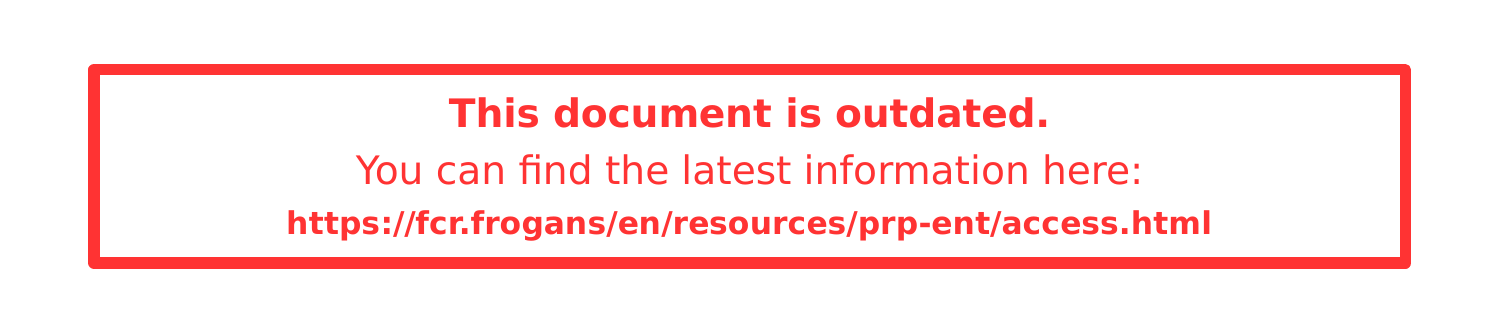## **RULES FOR THE REGISTRATION OF A FROGANS ADDRESS OF A PUBLIC FROGANS NETWORK OR FOR THE REGISTRATION OF A DEDICATED FROGANS NETWORK DURING THE PRIORITY REGISTRATION PERIOD FOR ENTREPRENEURS**

Published by the OP3FT, the non-profit organization whose purpose is to hold, promote, protect and ensure the progress of the Frogans technology, in the form of an open standard for the Internet, available to all, free of charge.

Adopted on January 7, 2016 — In force: February 15, 2016

### **TABLE OF CONTENTS**

| 5<br>5<br>6<br>1.c. Fees for the addressing services provided by the FCR Operator<br>7<br>2. DEVELOPMENT OF AN INITIATIVE BASED ON A FROGANS ADDRESS OR A FROGANS NETWORK.<br>8<br>8<br>10<br>2.b. Liability of the entrepreneur $\ldots \ldots \ldots \ldots \ldots \ldots \ldots \ldots \ldots \ldots \ldots$<br>3. DETERMINATION OF THE SITE NAME OR THE NETWORK NAME<br>11<br>11<br>11<br>13<br>4. AVAILABILITY OF A SITE NAME OR A NETWORK NAME<br>14<br>14<br>14<br>16<br>16<br>5.b. Choice of the duration of the initial period of the registration $\dots \dots \dots \dots$<br>18<br>19<br>20<br>20 |
|---------------------------------------------------------------------------------------------------------------------------------------------------------------------------------------------------------------------------------------------------------------------------------------------------------------------------------------------------------------------------------------------------------------------------------------------------------------------------------------------------------------------------------------------------------------------------------------------------------------|
|                                                                                                                                                                                                                                                                                                                                                                                                                                                                                                                                                                                                               |
|                                                                                                                                                                                                                                                                                                                                                                                                                                                                                                                                                                                                               |
|                                                                                                                                                                                                                                                                                                                                                                                                                                                                                                                                                                                                               |
|                                                                                                                                                                                                                                                                                                                                                                                                                                                                                                                                                                                                               |
|                                                                                                                                                                                                                                                                                                                                                                                                                                                                                                                                                                                                               |
|                                                                                                                                                                                                                                                                                                                                                                                                                                                                                                                                                                                                               |
|                                                                                                                                                                                                                                                                                                                                                                                                                                                                                                                                                                                                               |
|                                                                                                                                                                                                                                                                                                                                                                                                                                                                                                                                                                                                               |
|                                                                                                                                                                                                                                                                                                                                                                                                                                                                                                                                                                                                               |
|                                                                                                                                                                                                                                                                                                                                                                                                                                                                                                                                                                                                               |
|                                                                                                                                                                                                                                                                                                                                                                                                                                                                                                                                                                                                               |
|                                                                                                                                                                                                                                                                                                                                                                                                                                                                                                                                                                                                               |
|                                                                                                                                                                                                                                                                                                                                                                                                                                                                                                                                                                                                               |
|                                                                                                                                                                                                                                                                                                                                                                                                                                                                                                                                                                                                               |
|                                                                                                                                                                                                                                                                                                                                                                                                                                                                                                                                                                                                               |
|                                                                                                                                                                                                                                                                                                                                                                                                                                                                                                                                                                                                               |
|                                                                                                                                                                                                                                                                                                                                                                                                                                                                                                                                                                                                               |
|                                                                                                                                                                                                                                                                                                                                                                                                                                                                                                                                                                                                               |
|                                                                                                                                                                                                                                                                                                                                                                                                                                                                                                                                                                                                               |
|                                                                                                                                                                                                                                                                                                                                                                                                                                                                                                                                                                                                               |
|                                                                                                                                                                                                                                                                                                                                                                                                                                                                                                                                                                                                               |
| 21                                                                                                                                                                                                                                                                                                                                                                                                                                                                                                                                                                                                            |
| 22                                                                                                                                                                                                                                                                                                                                                                                                                                                                                                                                                                                                            |
| 7. EXAMPLES OF USE CASES OF A DEDICATED FROGANS NETWORK<br>22                                                                                                                                                                                                                                                                                                                                                                                                                                                                                                                                                 |
| 7.a. Use case of a "Corporate" Dedicated Frogans Network<br>22                                                                                                                                                                                                                                                                                                                                                                                                                                                                                                                                                |
| 7.b. Use case of a "Thematic" Dedicated Frogans Network<br>23                                                                                                                                                                                                                                                                                                                                                                                                                                                                                                                                                 |
| 23                                                                                                                                                                                                                                                                                                                                                                                                                                                                                                                                                                                                            |
| 24                                                                                                                                                                                                                                                                                                                                                                                                                                                                                                                                                                                                            |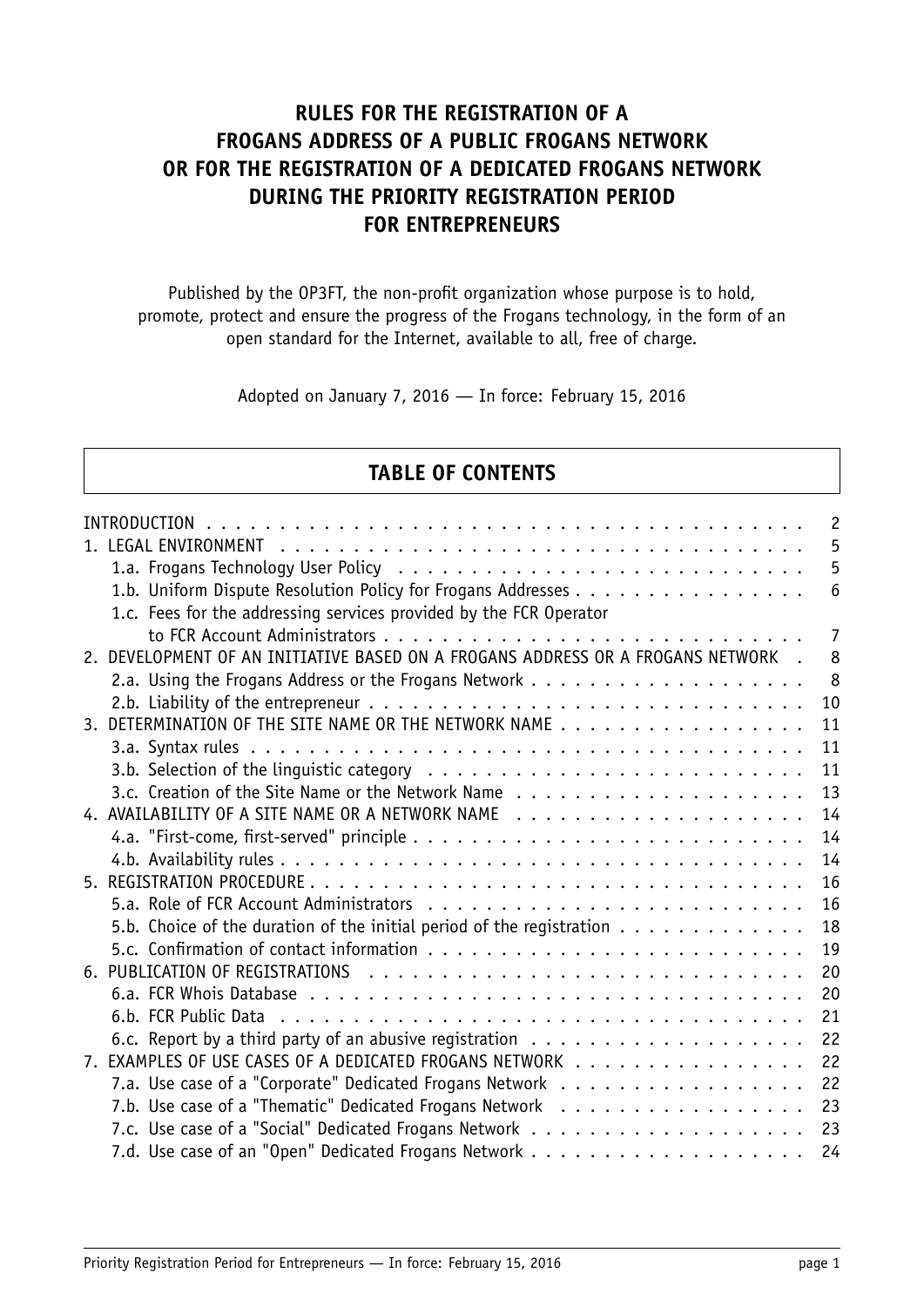*This document concerns entrepreneurs that wish to develop an initiative based on the publishing of Frogans Sites and to register a Frogans Address of a Public Frogans Network, or a Dedicated Frogans Network, during the priority registration period for entrepreneurs; the chosen Network Name or Site Name may be a generic term, a geographical name, a community name, a trademark, etc.; this document also concerns FCR Account Administrators that provide registration-management services for Frogans Addresses and for Frogans Networks in the FCR to entrepreneurs during this period, as well as the FCR Operator.*

## **INTRODUCTION**

<span id="page-2-0"></span>**1**. The OP3FT is a non-profit organization acting in the public interest. The OP3FT's purpose is to hold, promote, protect and ensure the progress of the Frogans technology, in the form of an open standard for the Internet, available to all, free of charge.

**2**. The Frogans technology enables the implementation, on the Internet, of a new software layer, called the Frogans layer, alongside other existing software layers, such as E-mail or the Web. The Frogans layer enables the publishing of a new type of site on the Internet, called Frogans Sites.

**3**. A Frogans Address is a string of characters used to identify a Frogans Site published on the Internet or in an intranet. The string of characters of a Frogans Address can contain international characters and can be written from left to write, or from right to left, depending on the writing system and the language.

**4**. In the writing direction, the string of characters of a Frogans Address begins with a Network Name, followed by the asterisk character "\*" and ends with a Site Name. For example, in the case of the left-to-right writing direction, the pattern of a Frogans Address is:

#### Network-Name\*Site-Name

**5**. Each Frogans Address belongs to a Frogans Network. There are three types of Frogans Networks:

- Public Frogans Networks, each of which groups Frogans Addresses beginning with the Network Name "frogans" or the transcription of the name "frogans" into other writing systems or other languages; Frogans Addresses of a Public Frogans Network are used on the Internet;
- Dedicated Frogans Networks, each of which groups a set of Frogans Addresses beginning with the same customizable Network Name; for example, the Network Name can designate a trademark, a generic term, a geographical name, a community name, etc.; Frogans Addresses of a Dedicated Frogans Network are used on the Internet;
- Internal Frogans Networks, each of which groups a set of Frogans Addresses beginning with the Network Name "intranet" or the translation of the word "intranet" in other languages; Frogans Addresses of an Internal Frogans Network are used in an intranet.

**6**. Frogans Addresses and Frogans Networks are registered in a core database, called the Frogans Core Registry or FCR. This database belongs to the OP3FT. The technical and commercial operation of this database is delegated to an entity putting itself at the service of Internet users, in a manner comparable to registry operators for domain names on the Internet. This entity is called the FCR Operator.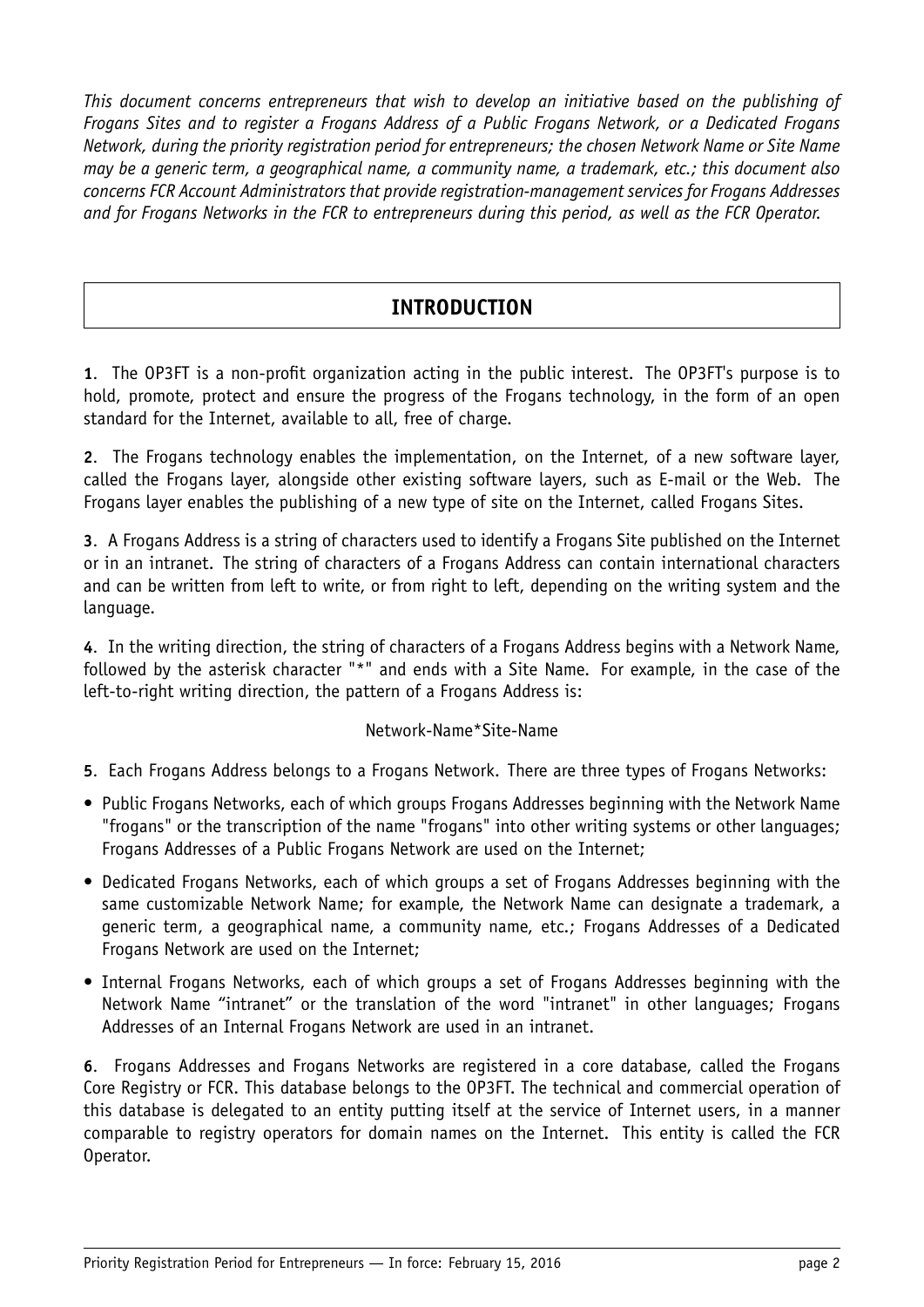**7**. Every time an End User opens, on his screen, a Frogans Site published on the Internet, the FCR Operator proceeds, on its servers, to the resolution of the Frogans Address of this Frogans Site.

**8**. A Frogans Address or a Frogans Network is registered and managed in the FCR through the intermediary of a person who has opened an administrator account in the FCR, called an FCR Account. This person is called an FCR Account Administrator.

**9**. The opening date of the FCR to Internet users is the date on which the FCR Operator proceeds, on its servers, to the first resolutions of Frogans Addresses, enabling the opening of Frogans Sites published on the Internet.

**10**. Prior to the opening date of the FCR to Internet users, two successive priority registration periods take place:

- a priority registration period for trademark holders; during this period and thereafter, trademark holders can register Dedicated Frogans Networks whose Network Name corresponds to their trademark;
- a priority registration period for entrepreneurs; during this period and thereafter, any person seeking to develop an initiative based on the publishing of Frogans Sites can register, during a first phase, Dedicated Frogans Networks with a Network Name chosen by that person, and can then register, during a second phase, Frogans Addresses of Public Frogans Networks with a Site Name chosen by that person. The Network Name or Site Name can be, for example, a generic term, a geographical name, a community name, etc.

**11**. The opening date of the FCR to Internet users, as well as the other dates relative to the registration periods of Frogans Networks and Frogans Addresses, are announced, as they are set by the OP3FT, on the read-only mailing list "announcement@lists.frogans.org". Subscription to this read-only mailing list, as well as the archive of messages posted on this list, are accessible at the following permanent URL (Uniform Resource Locator): **<https://lists.frogans.org/announcement/>**.

**12**. This document defines the rules for the registration of a Frogans Address of a Public Frogans Network and for the registration of a Dedicated Frogans Network during the priority registration period for entrepreneurs.

**13**. This document is published on the Web site of the FCR Operator at the following permanent URL: **<https://fcr.frogans/en/resources/prp-ent/access.html>**.

**14**. This document is the first revision of the document published on June 11, 2015. The modifications cover the Frogans Addresses of Public Frogans Networks, which can be registered in addition to Dedicated Frogans Networks.

**15**. The official version of this document is provided in the English language on the Web site of the FCR Operator. Translations in other languages can also be provided by the OP3FT for information purposes.

**16**. The priority registration period for entrepreneurs concerns persons who are interested in the Frogans project, its innovative nature, and the opportunities offered by the Frogans technology as regards publishing content on the Internet, and who wish to participate in this project by developing an initiative based on the publishing of Frogans Sites in this new addressing space. The Frogans project is presented at the following permanent URL: **<https://project.frogans.org/>**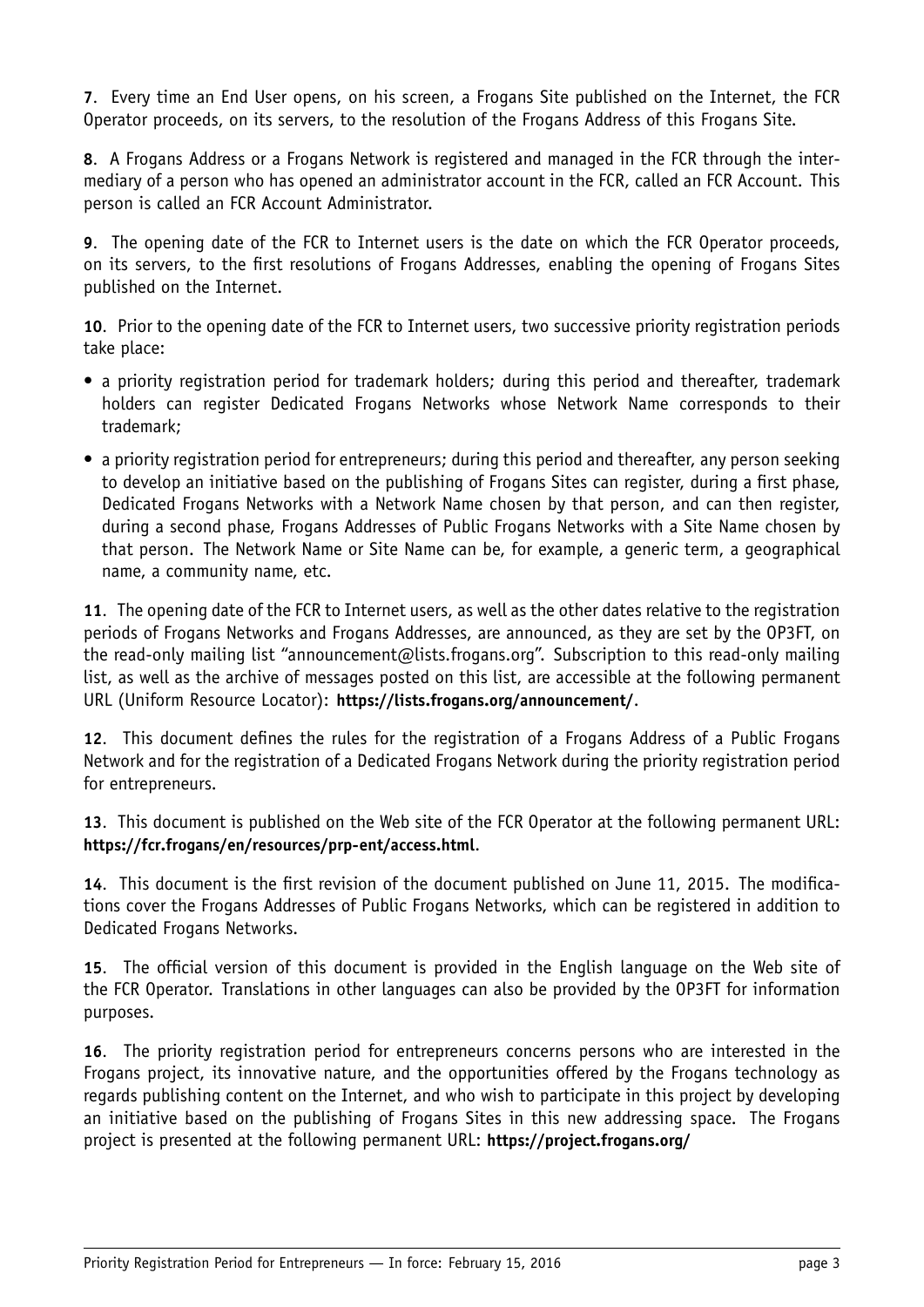- **17**. As from the opening date of the FCR to Internet users:
- entrepreneurs which have registered a Frogans Address of a Public Frogans Network with a Site Name of their choice during the priority registration period for entrepreneurs can publish their first Frogans Sites on the Internet;
- entrepreneurs which have registered a Dedicated Frogans Network with a Network Name of their choice during the priority registration period for entrepreneurs can register Frogans Addresses of this Dedicated Frogans Network, and can publish their first Frogans Sites on the Internet; for each Frogans Address, entrepreneurs can choose a Site Name reflecting the content of the corresponding Frogans Site.

**18**. The aim of the priority registration period for entrepreneurs is to foster the development of an ecosystem on top of the Frogans technology, by enabling entrepreneurs worldwide to anticipate the creation of all types of contents and services, in the form of Frogans Sites. To this end, during this period, the entrepreneurs can register a Frogans Address of a Public Frogans Network, or register a Dedicated Frogans Network, with Site Name or a Network Name of their choice in relation to their initiative.

**19**. It is possible to register a Frogans Address of a Public Frogans Network without registering a Dedicated Frogans Network, and vice versa.

**20**. To give fair access to all entrepreneurs, the fees for the addressing services provided by the FCR Operator do not depend on the popularity of the Site Name or of the Network Name chosen by the entrepreneur, on its linguistic category, or on the number of characters of this Site Name or this Network Name. For example, the fee to register a Dedicated Frogans Network with a Network Name of just 1 character is identical to the fee to register a Dedicated Frogans Network with a Network Name of 28 characters (i.e. the maximum length allowed).

**21**. The priority registration period for entrepreneurs is open to all persons, be they individuals or organizations, regardless of their initiative, country or activity. No restrictions as regards the attribution of Site Names or Network Names shall apply, nor shall there be any auctioning, regardless of the Site Name or the Network Name: trademark, generic term, geographical name, community name, etc. Frogans Addresses and Frogans Networks are registered in the FCR using the "first-comefirst-served" principle.

**22**. During the priority registration period for entrepreneurs, the number of initiatives that an entrepreneur can develop and the number of Frogans Addresses of Public Frogans Networks or the number of Dedicated Frogans Networks that an entrepreneur can register are not limited.

**23**. This document consists of seven parts: the legal environment (part 1), the development of an initiative based on a Frogans Address or a Frogans Network (part 2), the determination of the Site Name or the Network Name (part 3), the availability of a Site Name or a Network Name (part 4), the registration procedure (part 5), the publication of registrations (part 6), and examples of use cases of a Dedicated Frogans Network (part 7).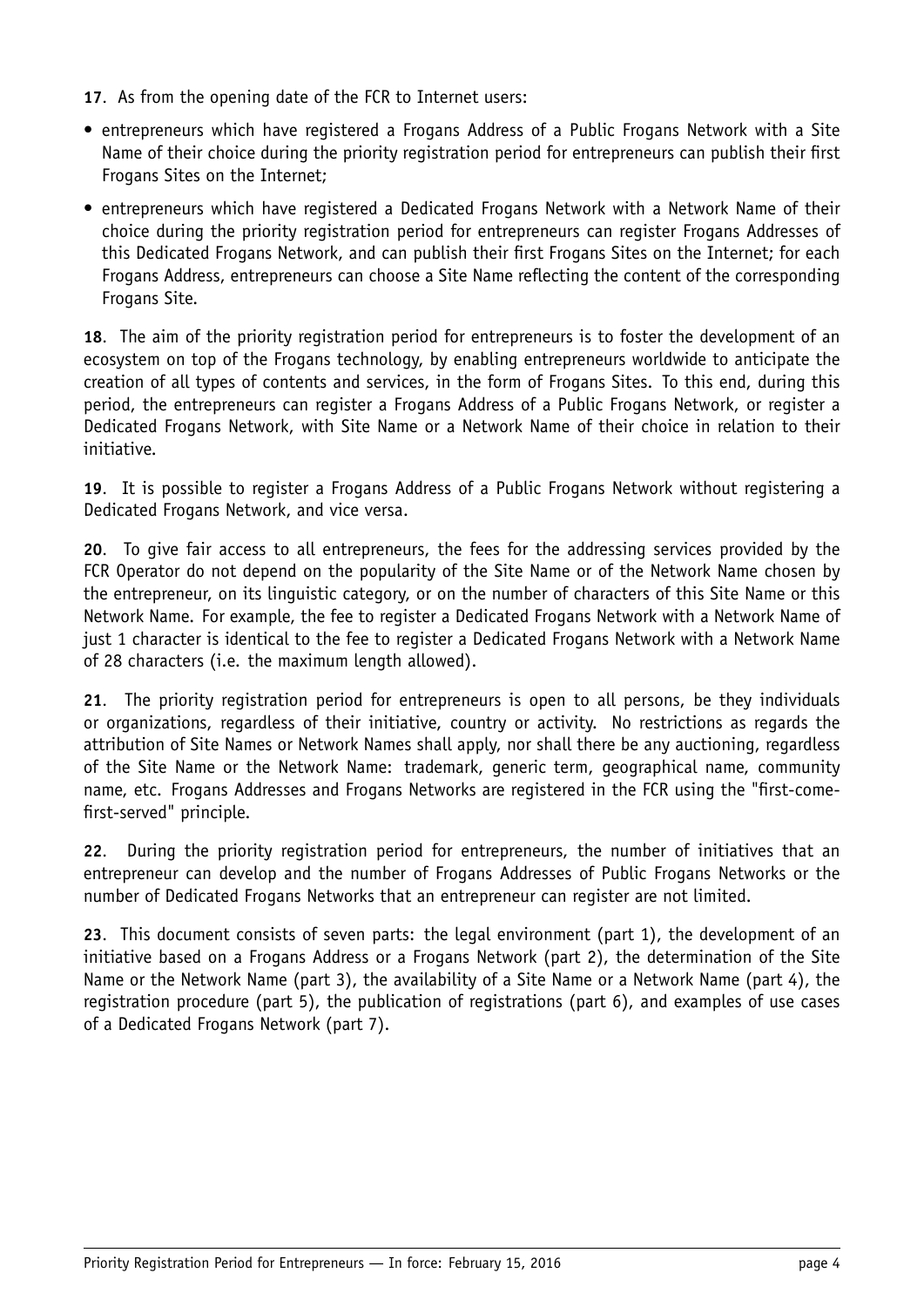# **1. LEGAL ENVIRONMENT**

<span id="page-5-0"></span>**24**. This part covers the legal environment applicable to the registration of a Frogans Address of a Public frogans Network and to the registration of a Dedicated Frogans Network during the priority registration period for entrepreneurs.

<span id="page-5-1"></span>**25**. This part presents the Frogans Technology User Policy (section 1.a), the Uniform Dispute Resolution Policy for Frogans Addresses (section 1.b) and the fees for the addressing services provided by the FCR Operator to FCR Account Administrators (section 1.c).

#### **1.a. FROGANS TECHNOLOGY USER POLICY**

**26**. The Frogans technology is held by the OP3FT as part of its public-interest mission.

**27**. Any person intending to use the Frogans technology must comply with a policy elaborated and adopted by the OP3FT. This policy, referred to as the Frogans Technology User Policy, is published on the official Web site of the Frogans technology at the following permanent URL: **[https://www.frogans.](https://www.frogans.org/en/resources/ftup/access.html) [org/en/resources/ftup/access.html](https://www.frogans.org/en/resources/ftup/access.html)**.

**28**. This document is incorporated by reference in the Frogans Technology User Policy.

**29**. During the priority registration period for entrepreneurs, the entrepreneur which registers a Frogans Address of a Public Frogans Network or which registers a Dedicated Frogans Network with a Site Name or a Network Name of its choice, becomes the Holder of a Frogans Address or of a Frogans Network under the Frogans Technology User Policy. In this regard, the entrepreneur undertakes to respect the Frogans Technology User Policy, in particular section II.1.

**30**. As from the opening date of the FCR to Internet users, the entrepreneur which publishes a Frogans Site becomes the Publisher of a Frogans Site under the Frogans Technology User Policy. In this regard, the entrepreneur undertakes to respect the Frogans Technology User Policy, in particular section I.2.

**31**. The entrepreneur also undertakes to respect its duties, as defined in this document.

**32**. The Holder of a Frogans Address of a Public Frogans Network is the one and only Publisher of the Frogans Site corresponding to its Frogans Address. The Holder of a Dedicated Frogans Network is the one and only Holder of all the Frogans Addresses of this Dedicated Frogans Network. The Holder of a Dedicated Frogans Network is also the one and only Publisher of all the Frogans Sites corresponding to the Frogans Addresses of this Dedicated Frogans Network. The number of Frogans Addresses of a Dedicated Frogans Network is not limited.

**33**. The registration of a Frogans Address of a Public Frogans Network or the registration of a Dedicated Frogans Network does not grant the OP3FT nor the FCR Operator any intellectual property right neither to the Site Name of the Frogans Address nor to the Network Name of the Dedicated Frogans Network.

**34**. An FCR Account Administrator which provides registration-management services for Frogans Addresses and for Frogans Networks in the FCR to entrepreneurs during the priority registration period for entrepreneurs becomes an FCR Account Administrator under the Frogans Technology User Policy. In this regard, the FCR Account Administrator undertakes to respect the Frogans Technology User Policy, in particular section II.2.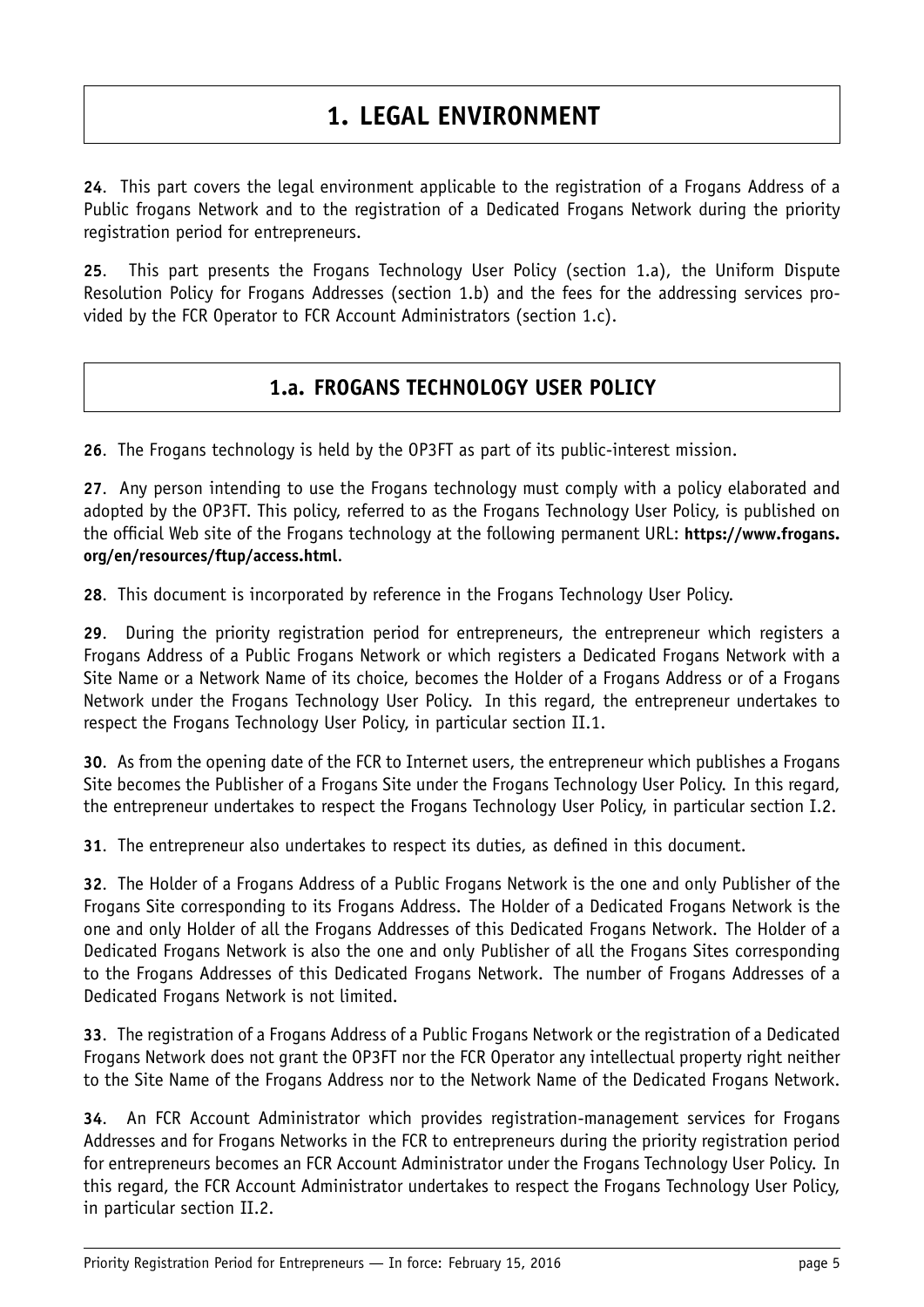**35**. The FCR Account Administrator also undertakes to respect its duties, as defined in this document.

**36**. On completion of the priority registration period for entrepreneurs, with the exception of the registration procedure (part 5) which will no longer be applicable, the rights and duties defined in this document continue to produce their effects or, as applicable, are replaced by the rights and duties defined in new versions of the Frogans Technology User Policy, as they enter into force.

**37**. In case of contradiction between, on the one hand, a clause or a definition contained in the Frogans Technology User Policy and, on the other hand, a clause contained in this document, only the Frogans Technology User Policy shall apply, and the contradictory information is not to be taken into account.

**38**. In case of a breach of its duties by an entrepreneur which registers a Frogans Address of a Public Frogans Network or which registers a Dedicated Frogans Network with a Site Name or a Network Name of its choice during the priority registration period for entrepreneurs, the termination procedure for breach of duty detailed in section IV.5 of the Frogans Technology User Policy applies. This procedure can lead to the cancellation of the registration.

**39**. In case of a breach of its duties by an FCR Account Administrator, the termination procedure for breach of duty detailed in section IV.5 of the Frogans Technology User Policy applies. This procedure can lead to the closure of the FCR Account.

#### <span id="page-6-0"></span>**1.b. UNIFORM DISPUTE RESOLUTION POLICY FOR FROGANS ADDRESSES**

**40**. With a view to protecting trademark holders from abusive registrations of Frogans Addresses and of Frogans Networks in the FCR, the OP3FT has adapted the Uniform Domain Name Dispute Resolution Policy (UDRP) and its Rules, which are in force in each registry operated under a delegation agreement with ICANN, by transposing them to Frogans Addresses and Frogans Networks. The resulting Policy, called the Uniform Dispute Resolution Policy for Frogans Addresses (UDRP-F), and its Rules are published on the official Web site of the Frogans technology at the following permanent URL: **<https://www.frogans.org/en/resources/udrpf/access.html>**.

**41**. The entrepreneur which registers a Frogans Address of a Public Frogans Network or which registers a Dedicated Frogans Network, with a Site Name or a Network Name of its choice, undertakes to respect third-party intellectual property rights.

**42**. The entrepreneur which registers a Frogans Address of a Public Frogans Network or which registers a Dedicated Frogans Network, with a Site Name or a Network Name of its choice, undertakes, in its capacity as a Site Name or Network Name holder, to respect the Uniform Dispute Resolution Policy for Frogans Addresses, and to abide by its Rules of Procedure. The Uniform Dispute Resolution Policy for Frogans Addresses is between the FCR Operator and the Holder.

**43**. In case of an UDRP-F proceeding concerning a Frogans Address of a Public Frogans Network or concerning a Dedicated Frogans Network, information on the proceeding is included in the administrative information on the registration. This administrative information is contained in the FCR Whois Database.

**44**. The Uniform Dispute Resolution Policy for Frogans Addresses and its Rules also apply to the Site Name of each Frogans Address of the Dedicated Frogans Network registered by the entrepreneur.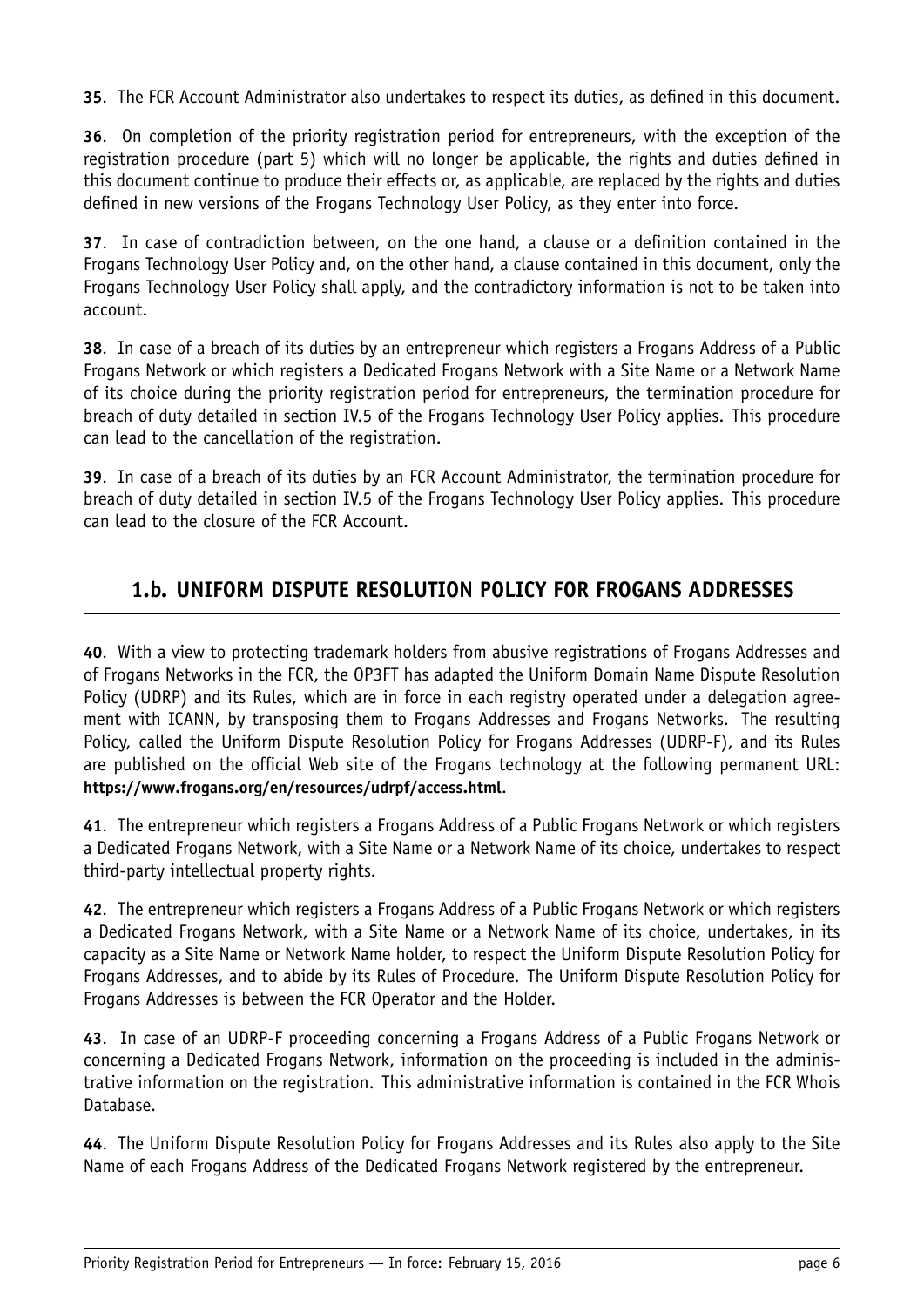#### <span id="page-7-0"></span>**1.c. FEES FOR THE ADDRESSING SERVICES PROVIDED BY THE FCR OPERATOR TO FCR ACCOUNT ADMINISTRATORS**

**45**. In order to provide registration-management services to Holders of Frogans Addresses and Frogans Networks, FCR Account Administrators subscribe to the addressing services provided by the FCR Operator.

**46**. The fees for the addressing services provided by the FCR Operator to FCR Account Administrators are presented in a document elaborated by the OP3FT and published on the Web site of the FCR Operator at the following permanent URL: **<https://fcr.frogans/en/resources/fcr-fees/access.html>**.

**47**. This document also describes:

- the opening of an FCR Account, including the general functioning of the account;
- the crediting of an FCR Account, including payment and invoicing;
- the closing of an FCR Account, including the conditions for the reimbursement of the balance of the account.

**48**. FCR Account Administrators are free to set the fees for services they provide to Holders of Frogans Addresses and of Frogans Networks, depending on the added value of these services.

**49**. When an FCR Account Administrator provides a registration-management service to Holders of Frogans Addresses and of Frogans Networks, and this service involves the subscription by the FCR Account Administrator to a paying addressing service provided by the FCR Operator, the FCR Account Administrator undertakes not to invoice this registration-management service at a price less than the price of the addressing service subscribed.

**50**. An FCR Account Administrator can provide a bundled service which includes a registrationmanagement service for Frogans Addresses or for Frogans Networks, as well as one or more additional services, e.g. a service to create or to host Frogans Sites. In this case, if providing the registrationmanagement service involves the subscription by the FCR Account Administrator to a paying addressing service provided by the FCR Operator, the FCR Account Administrator undertakes not to invoice the bundled service at a price less than the price of the addressing service subscribed.

**51**. The fees for the addressing services provided by the FCR Operator are applied in the same manner to all FCR Account Administrators without distinction. No discount nor special conditions can be granted by the FCR Operator to any FCR Account Administrator.

**52**. FCR Account Administrators credit their FCR Account in advance in order to be able to provide their registration-management services to Holders of Frogans Addresses and of Frogans Networks.

**53**. In case of cancellation of the registration of a Frogans Address or of a Frogans Network before its expiration, and regardless of the reason for cancellation, the FCR Operator does not re-credit the account of the FCR Account Administrator concerned for the remaining duration of the registration of the Frogans Address or of the Frogans Network.

**54**. The fees for the addressing services provided by the FCR Operator to FCR Account Administrators are set under the control of the OP3FT. In compliance with the OP3FT Bylaws, any revision of the fees for the addressing service provided by the FCR Operator to FCR Account Administrators is necessarily the subject of a prior public consultation procedure.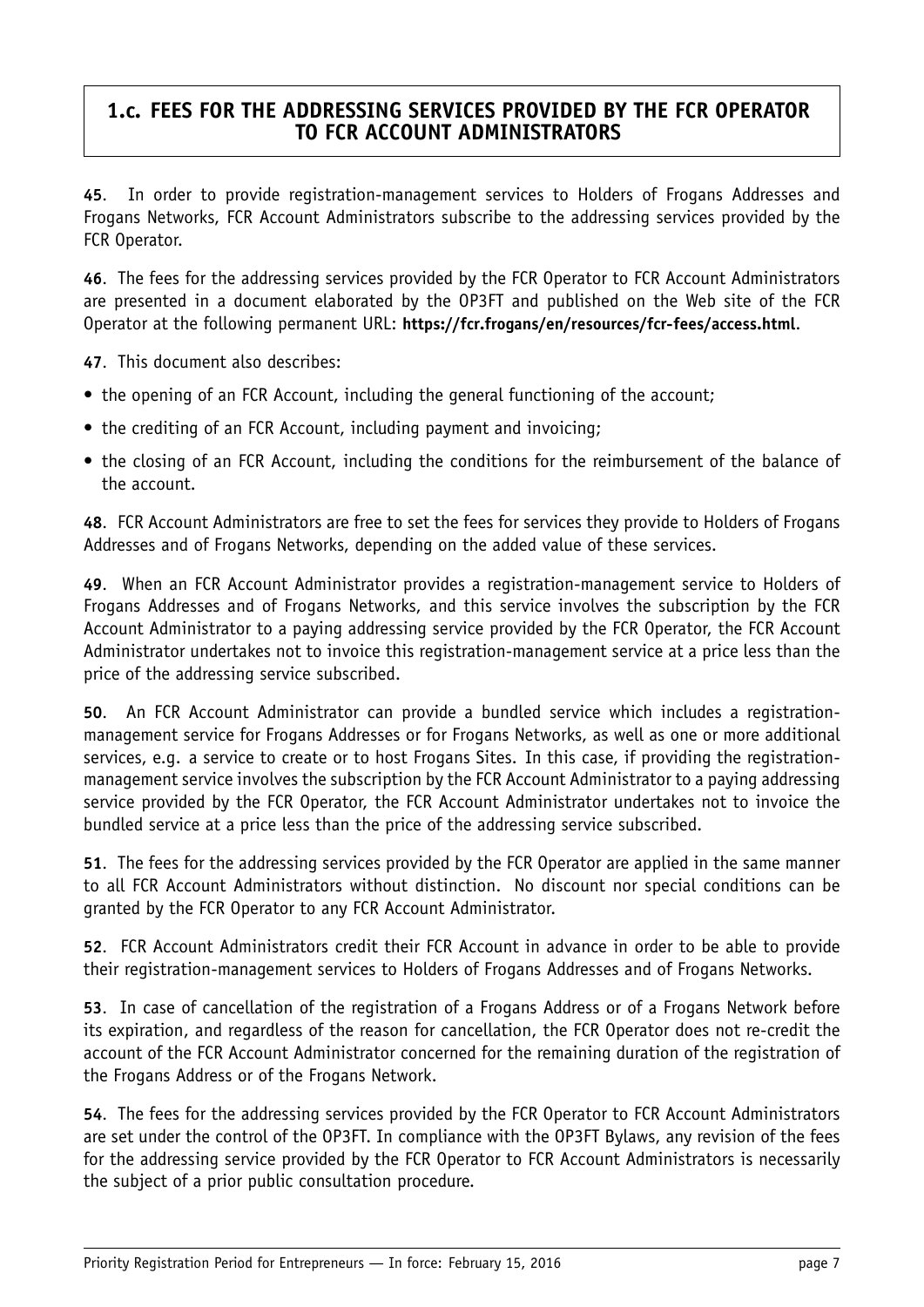**55**. The fees for the addressing services provided by the FCR Operator to the FCR Account Administrators during the priority registration period for entrepreneurs are identical to those which will be applied on completion of this period.

# <span id="page-8-0"></span>**2. DEVELOPMENT OF AN INITIATIVE BASED ON A FROGANS ADDRESS OR A FROGANS NETWORK**

**56**. This part covers the development of an initiative based on the publishing of Frogans Sites, and which entails the registration of a Frogans Address of a Public Frogans Network or the registration of a Dedicated Frogans Network. Within the context of this initiative, each Frogans Site corresponds to the Frogans Address of the Public Frogans Network or to a Frogans Address of the Dedicated Frogans Network.

**57**. The entrepreneur developing an initiative can be an individual or an organization. An organization is any legal entity, i.e. a commercial company, a non-profit organization, a local authority, a government agency, an international organization, etc.

**58**. The initiative can be at any stage of development, or even just an idea.

**59**. In order to avail of the priority registration period for entrepreneurs, the entrepreneur does not have to justify the content of its initiative nor provide information about its initiative upon the registration. Only the Frogans Address of the Public Frogans Network or the Network Name of the Dedicated Frogans Network, and the contact information of the Holder are published (part 6).

<span id="page-8-1"></span>**60**. This part covers the use of the Frogans Address or the Frogans Network (section 2.a) and the liability of the entrepreneur (section 2.b).

## **2.a. USING THE FROGANS ADDRESS OR THE FROGANS NETWORK**

**61**. The functionalities described in this section will be available on the opening date of the FCR to Internet users.

#### **Defining the settings of a Frogans Address or of a Frogans Network**

**62**. The Holder of a Frogans Address is responsible for defining the settings of its Frogans Address. The settings of a Frogans Address include, in particular, the technical location of the Frogans Site on the Internet and the contact information of the Host of the Frogans Site. These settings also include declarations made by the Holder regarding the End Users for whom the Frogans Site is intended:

- In the case where the contents of the Frogans Site are intended for an adult audience, the Holder of the corresponding Frogans Address must declare this in the settings of the Frogans Address.
- In the case where the contents of the Frogans Site are not intended for End Users worldwide, the Holder of the corresponding Frogans Address must declare, in the settings of the Frogans Address, the country or countries concerned by the publishing of the Frogans Site.

**63**. The Holder of a Dedicated Frogans Network is responsible for defining the settings of its Dedicated Frogans Network. The settings of a Dedicated Frogans Network include, in particular, the choice of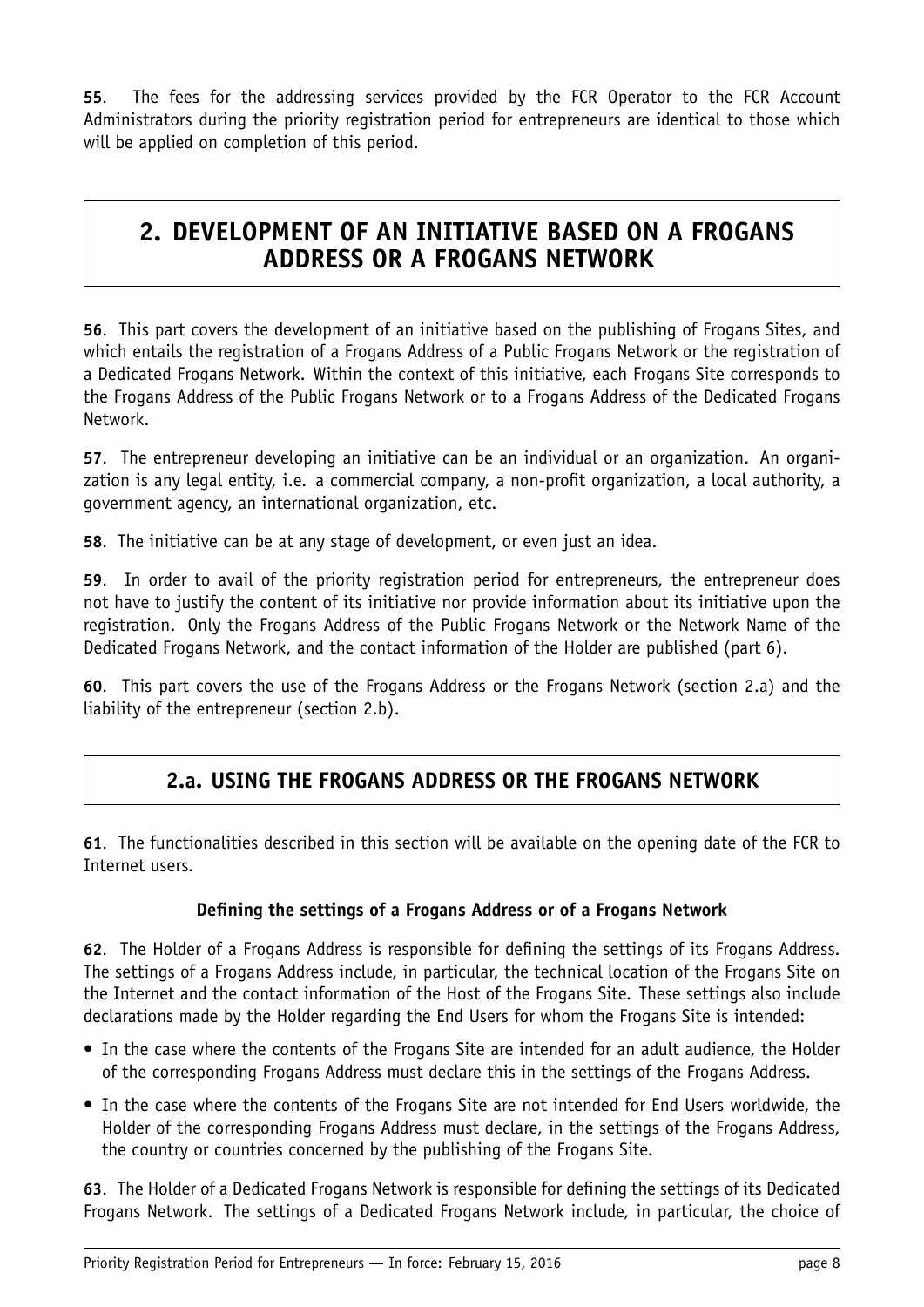the preferred form of the Network Name. The preferred form of the Network Name is the form under which the Network Name will be displayed in the Frogans Player software.

**64**. The Holder of a Dedicated Frogans Network is responsible for defining the settings of each of the Frogans Addresses of its Dedicated Frogans Network.

#### **Renewing the registration, registration expiration and grace period**

**65**. The Holder of a Frogans Address or of a Frogans Network can renew the registration of its Frogans Address or of its Frogans Network as often as it wishes.

**66**. The registration of a Frogans Address or of a Frogans Network expires at the end of the initial period of the registration or, if it has been renewed, at the end of the renewal period of the registration.

**67**. In a manner comparable to domain names, the expiration date of the registration of a Frogans Address or of a Frogans Network is followed by a grace period of thirty (30) calendar days during which the Holder of the Frogans Address or of the Frogans Network can renew its registration.

#### **Transferring the registration**

**68**. The Holder of a Frogans Address of a Public Frogans Network or the Holder of a Dedicated Frogans Network can transfer the registration of its Frogans Address or of its Frogans Network to a new Holder.

**69**. The Holder of a Frogans Address or of a Frogans Network is free to set, with the new Holder, the conditions for the transfer of the registration of the Frogans Address or of the Frogans Network. For example, the transfer can be carried out free of charge or at a cost.

**70**. The Holder of a Frogans Address or of a Frogans Network can, if it wishes, promote its intention to transfer the registration of its Frogans Address or of its Frogans Network to a new Holder, doing so by using the means it wishes. These means include, for example, advertising or auctions.

**71**. The transfer of the registration of a Dedicated Frogans Network grouping Frogans Addresses leads to the transfer of all the registrations of these Frogans Addresses to the new Holder. The Holder of a Dedicated Frogans Network cannot transfer separately the registration of a Frogans Address of its Dedicated Frogans Network to a third party.

#### **Changing the FCR Account Administrator**

**72**. The Holder of a Frogans Address of a Public Frogans Network can change the FCR Account Administrator which manages the registration of its Frogans Address. The Holder of a Dedicated Frogans Network can change the FCR Account Administrator which manages the registration of its Dedicated Frogans Network and the registrations of the Frogans Addresses of this Dedicated Frogans Network.

**73**. Changing the FCR Account Administrator does not reduce the remaining duration of the registration of the Frogans Address or of the Frogans Network.

**74**. Changing the FCR Account Administrator does not require renewing the registration of the Frogans Address or of the Frogans Network at the time of the change.

**75**. The previous FCR Account Administrator cannot prevent the change of the FCR Account Administrator. However, this change does not exempt the Holder from meeting its commitments as regards its previous FCR Account Administrator.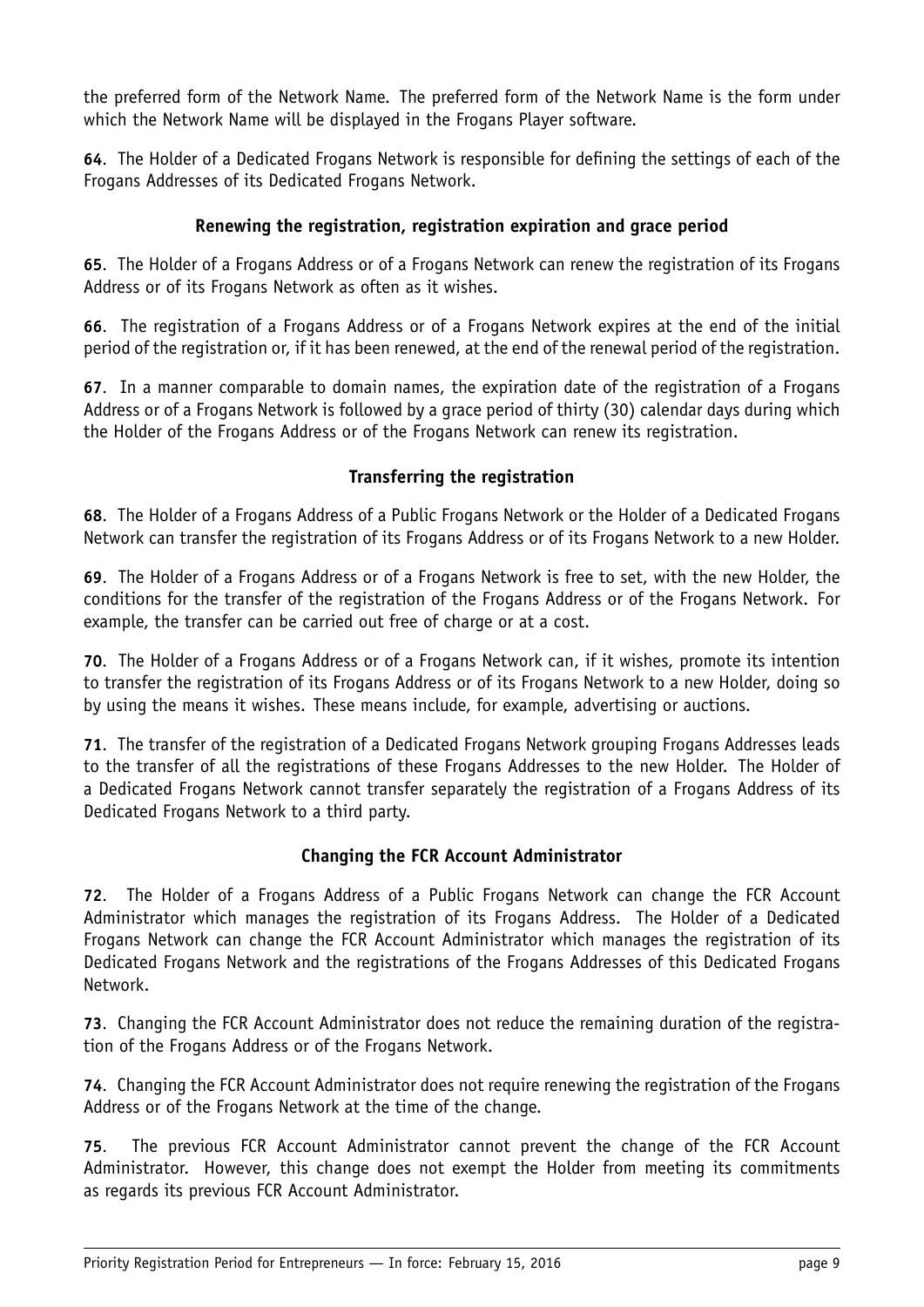#### **Canceling the registration**

**76**. The Holder of a Frogans Address or of a Frogans Network can cancel the registration of this Frogans Address or of this Frogans Network at any time during the initial period of the registration or during the renewal period of the registration.

**77**. The cancellation of the registration of a Frogans Address or of a Frogans Network takes place with immediate effect. There is no grace period subsequent to the cancellation of a registration.

<span id="page-10-0"></span>**78**. The cancellation of the registration of a Dedicated Frogans Network automatically leads to the cancellation of the registrations of all the Frogans Addresses of this Dedicated Frogans Network, regardless of the remaining durations of the registrations.

### **2.b. LIABILITY OF THE ENTREPRENEUR**

**79**. The entrepreneur registering a Frogans Address of a Public Frogans Network or registering a Dedicated Frogans Network during the priority registration period for entrepreneurs, bears sole responsibility for choosing its Site Name or its Network Name, and undertakes to respect third-party rights.

**80**. The entrepreneur registering a Dedicated Frogans Network is the Holder of all the Frogans Addresses of its Dedicated Frogans Network. In this regard, the entrepreneur bears sole responsibility for choosing the Site Name of each Frogans Address of its Dedicated Frogans Network, and undertakes to respect third-party rights.

**81**. Within the context of its initiative, if the entrepreneur authorizes a third-party to choose, partially or completely, the Site Name of a Frogans Address of its Dedicated Frogans Network, the entrepreneur remains responsible for this choice. The entrepreneur acknowledges and accepts that the entrepreneur appears, in all cases, as the Holder of the Frogans Address in the FCR Whois Database (section 7.a).

**82**. The entrepreneur is the Publisher of all the Frogans Sites corresponding to the Frogans Addresses of which it is the Holder. In this regard, the entrepreneur bears sole responsibility for the contents of each Frogans Site corresponding to a Frogans Address of which it is the Holder.

**83**. Within the context of its initiative, if the entrepreneur authorizes a third-party to create, partially or completely, the contents of a Frogans Site corresponding to a Frogans Address of which it is the Holder, the entrepreneur remains responsible for these contents.

**84**. Within the context of its initiative, if the entrepreneur authorizes a third party to choose, partially or completely, a Site Name or to create, partially or completely, the contents of the Frogans Site, the entrepreneur can formalize the obligations and the liability of this third party with respect to the entrepreneur, in the contract defining their relationship.

**85**. In compliance with the Frogans Technology User Policy, if the entrepreneur uses a Frogans Address or a Frogans Network to provide services to third parties located in its country or in other countries, the entrepreneur undertakes to comply with the laws in force in these countries.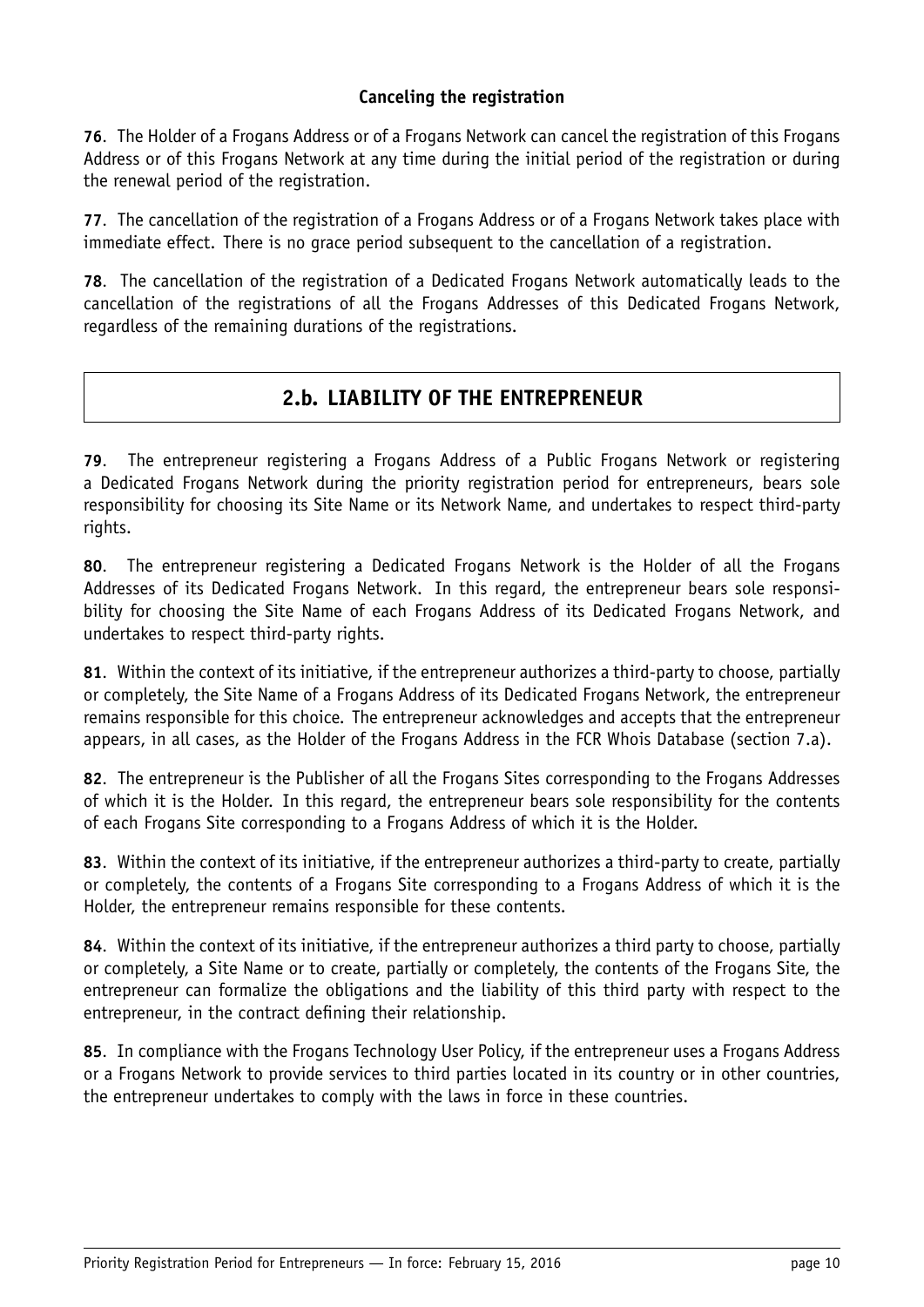# <span id="page-11-0"></span>**3. DETERMINATION OF THE SITE NAME OR THE NETWORK NAME**

**86**. This part covers the rules used to determine the Site Name of a Frogans Address of a Public Frogans Network or the Network Name of a Dedicated Frogans Network during the priority registration period for entrepreneurs.

<span id="page-11-1"></span>**87**. This part presents the syntax rules (section 3.a), the selection of the linguistic category (section 3.b) and the creation of the Site Name or the Network Name (section 3.c).

#### **3.a. SYNTAX RULES**

**88**. The Network Names and Site Names making up Frogans Addresses are subject to the syntax rules which are defined in the IFAP (International Frogans Address Pattern) and FACR (Frogans Address Composition Rules) technical specifications. These technical specifications are published on the Web site "frogans.org".

**89**. The IFAP technical specification defines the rules associated with the pattern of Frogans Addresses. These rules cover, in particular, the structure of Frogans Addresses, their length and the method used to determine whether two Frogans Addresses are identical. The structure of Frogans Addresses includes the asterisk character "\*" which is used as a separator between the Network Name and the Site Name. The Network Name and the Site Name can contain international characters. The length of a Network Name is limited to between 1 and 28 characters. The length of a Site Name is limited to between 1 and 28 characters.

**90**. The FACR technical specification defines the rules associated with the composition of Frogans Addresses. These rules are organized around linguistic categories and focus on security. These rules cover, in particular, the employable characters, the arrangement rules and the method used to determine whether two Network Names or two Site Names of the same linguistic category or of different linguistic categories are convergent, i.e. excessively similar.

**91**. In order to determine the Site name of a Frogans Address of a Public Frogans Network, the Site Name must comply with the syntax rules. The same applies for the Network Name of a Dedicated Frogans Network.

**92**. Any interested party can check whether a Site Name or a Network Name complies with the syntax rules by running the action "Check the Availability of a Frogans Address of a Public Frogans Network" or the action "Check the Availability of a Dedicated Frogans Network" in the HTML interface of the FCR API for the general public. This HTML interface is accessible via Web browsers at the following permanent URL: **<https://public.api.fcr.frogans/>**.

## **3.b. SELECTION OF THE LINGUISTIC CATEGORY**

<span id="page-11-2"></span>**93**. To register a Frogans Address of a Public Frogans Network or to register a Dedicated Frogans Network, it is necessary to select a linguistic category among the available linguistic categories, which are defined in the FACR technical specification.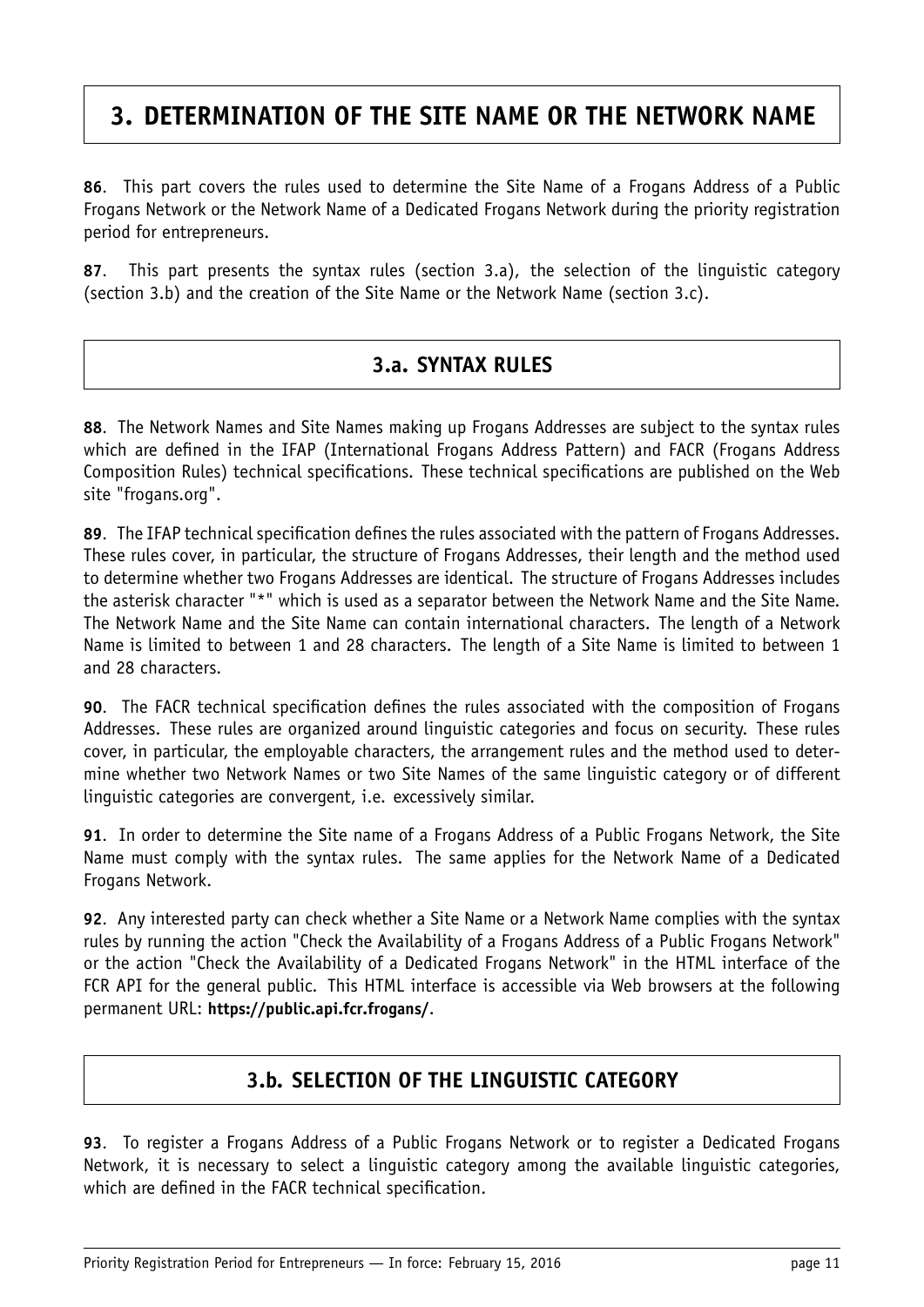**94**. The linguistic category of a Frogans Address or of a Frogans Network can no longer be changed following the registration. Therefore, it is important to carefully choose the linguistic category.

**95**. The linguistic category of a Dedicated Frogans Network will apply to all Frogans Addresses of this Dedicated Frogans Network.

**96**. Each available linguistic category is associated with employable characters and with rules relative to the arrangement of characters in Site Names and Network Names. The linguistic category is therefore selected in light of the Site Name or the Network Name chosen by the entrepreneur.

**97**. A linguistic category can correspond either to a group of languages using the same writing system, or to a language using one or more writing systems. The linguistic categories currently available are:

- "LC-Latin": this linguistic category corresponds to languages written with the Latin writing system, such as English, Spanish, Portuguese, French, Indonesian, Swahili, German, Javanese, Vietnamese, Turkish, Filipino, Italian or Polish;
- "LC-Chinese": this linguistic category corresponds to the Chinese language written with the Simplified Chinese and Traditional Chinese writing systems;
- "LC-Japanese": this linguistic category corresponds to the Japanese languages, written with the Hiragana, Katakana and Kanji writing systems;
- "LC-Korean": this linguistic category corresponds to the Korean language, written with the Hangul and Hania writing systems:
- "LC-Arabic": this linguistic category corresponds to languages written with the Arabic writing system, such as Arabic, Urdu, Punjabi, Persian and Lahnda;
- "LC-Cyrillic": this linguistic category corresponds to languages written with the Cyrillic writing system, such as Russian, Ukrainian, Kazakh or Belarussian;
- "LC-Hebrew": this linguistic category corresponds to languages written with the Hebrew writing system, such as Hebrew, Yiddish, Ladino, Judeo-Persian, and Judeo-Arabic;
- "LC-Devanagari": this linguistic category corresponds to languages written with the Devanagari writing system, such as Hindi, Marathi, Bhojpuri, Awadhi and Nepali;
- "LC-Thai": this linguistic category corresponds to languages written with the Thai writing system, such as Thai, Northeastern Thai, Southern Thai, Northern Khmer, Kuy, Western Lawa and Eastern Lawa.
- "LC-Greek": this linguistic category corresponds to languages written with the Greek writing system, such as Modern Greek, Pontic Greek, Balkan Gagauz Turkish, and Tsakonian.

**98**. When registering a Frogans Address of a Public Frogans Network, the choice of the linguistic category determines the Public Frogans Network, and therefore determines the Network Name of the Frogans Address:

- for LC-Latin, the Network Name is: frogans
- for LC-Chinese, the Network Name is: 福更斯
- for LC-Japanese, the Network Name is: フロガンズ
- for LC-Korean, the Network Name is: 프로강스
- for LC-Arabic, the Network Name is: ﴿وَجِنز
- for LC-Cyrillic, the Network Name is: фроганс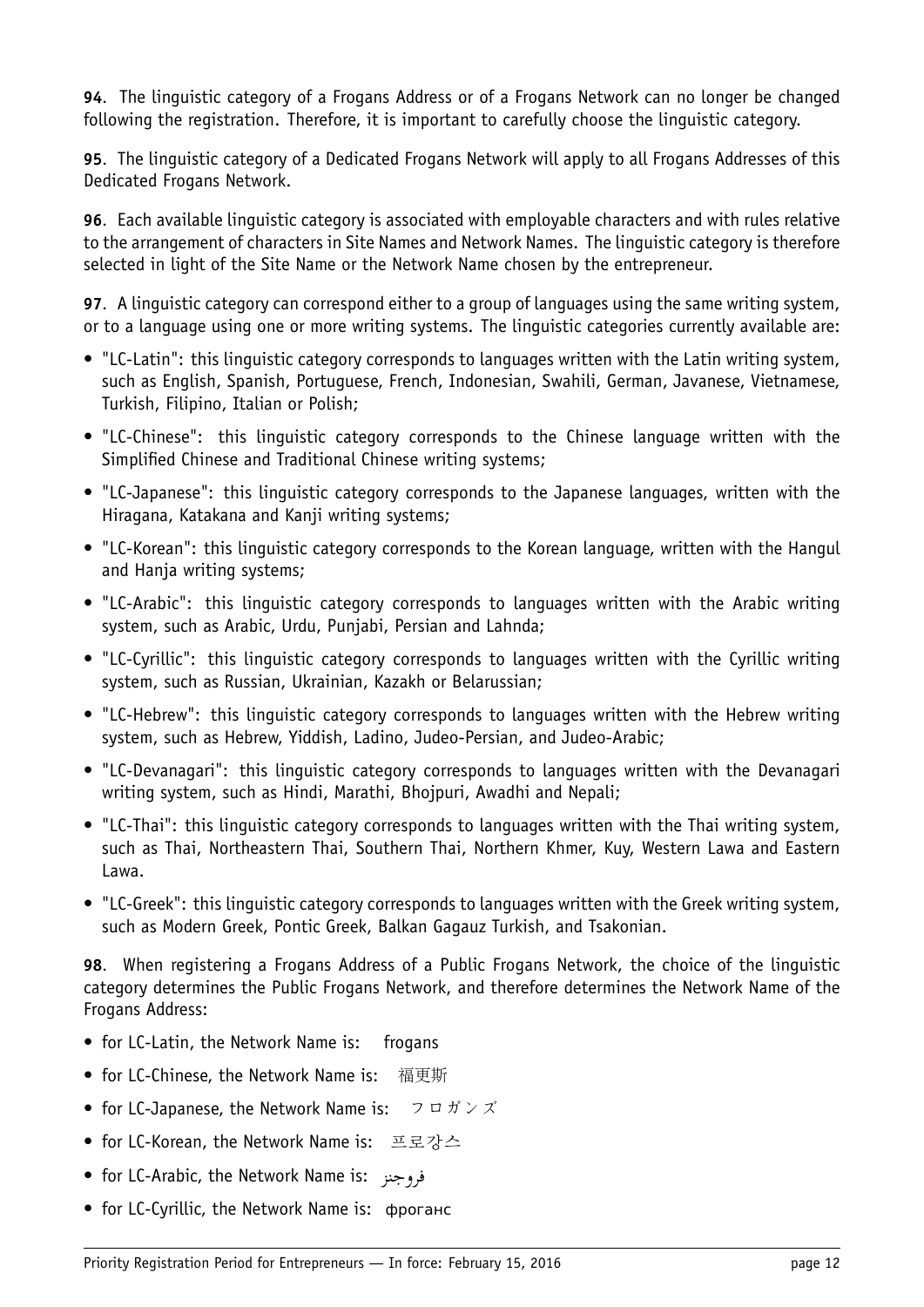- for LC-Hebrew, the Network Name is: פרוגנס
- for LC-Devanagari, the Network Name is: फ्रॉगेन्स
- for LC-Thai, the Network Name is: ฟรอกแกนส
- for LC-Greek, the Network Name is: φρόγκανς

**99**. Depending on requests from Internet users, the FACR technical specification may be updated to include other writing systems and other languages. Writing systems and languages which are not included in any linguistic category of the FACR technical specification cannot be used to compose Frogans Addresses.

**100**. Frogans Addresses associated with the LC-Arabic and LC-Hebrew linguistic categories are written from right to left. Frogans Addresses associated with the other linguistic categories are written from left to right.

<span id="page-13-0"></span>**101**. The linguistic category of a Frogans Address or of a Frogans Network does not limit the content of the corresponding Frogans Sites. The content of these Frogans Sites can contain other languages in order to extend their audience.

#### **3.c. CREATION OF THE SITE NAME OR THE NETWORK NAME**

**102**. The Site Name of a Frogans Address of a Public Frogans Network or the Network Name of a Dedicated Frogans Network can no longer be changed following the registration. Therefore, it is important to carefully choose the Site Name or the Network Name.

**103**. The Site Name or the Network Name is created using only the employable characters of the selected linguistic category. Regardless of the linguistic category, the space character (" "), the apostrophe character (" ' ") and the full-stop character (" . ") are not employable characters.

**104**. If the chosen Site Name or Network Name contains a character which is not an employable character, the entrepreneur can adapt the Site Name or the Network Name as it wishes. For example, if the selected linguistic category is LC-Latin and if the chosen Site Name or Network Name contains the full-stop character (" . "), this character can either be ignored or replaced by one of the following replacement character strings: "dot", "-dot-", "punto", "point", " - ", etc.

**105**. The Site Name or the Network Name can be created by using uppercase or lowercase characters whenever the selected linguistic category allows this, i.e. the linguistic category is LC-Latin, LC-Cyrillic or LC-Greek.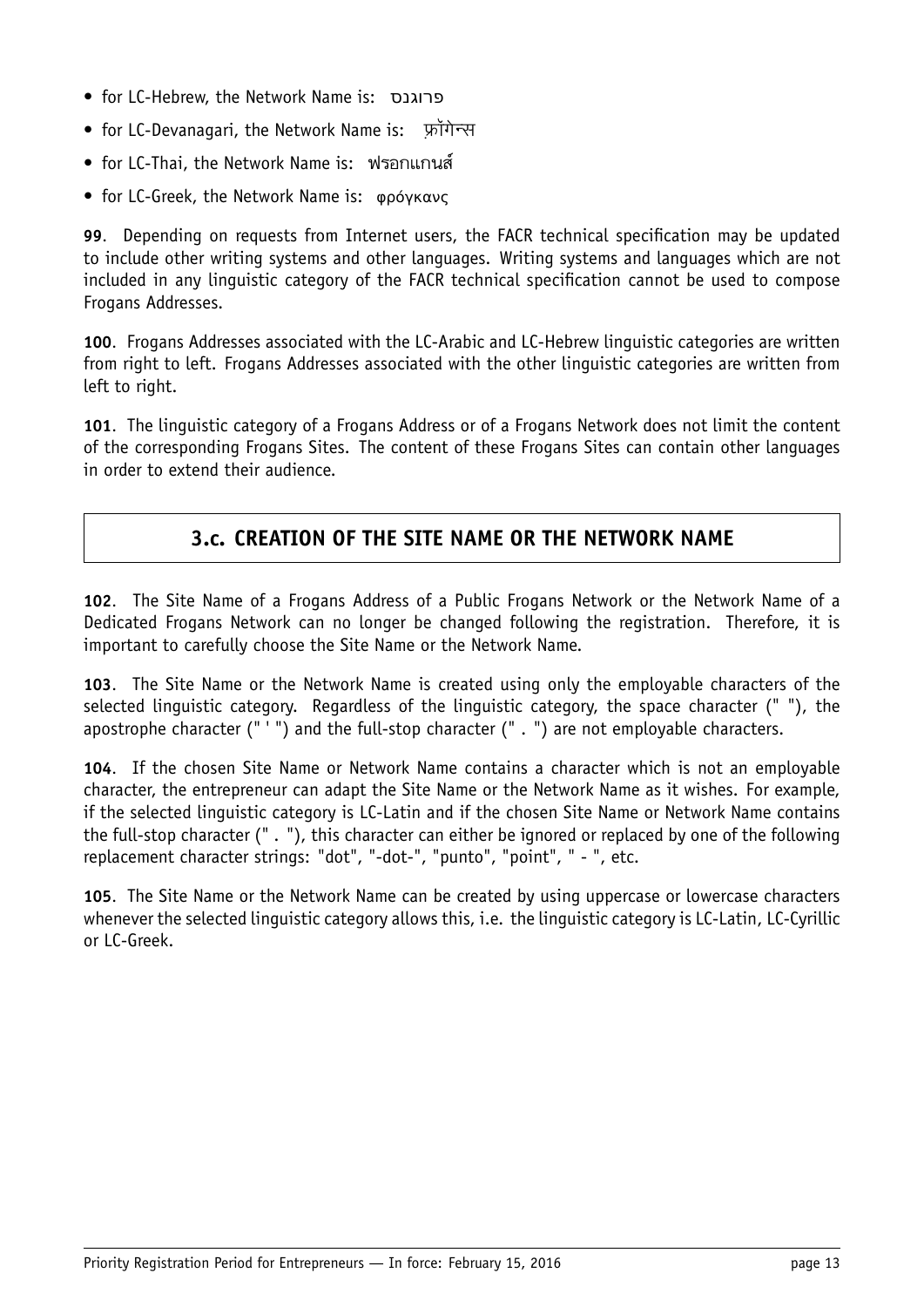# <span id="page-14-0"></span>**4. AVAILABILITY OF A SITE NAME OR A NETWORK NAME**

**106**. This part covers the conditions of availability of a Site Name or of a Network Name determined in compliance with part 3 of this document, in view of registering a Frogans Address of a Public Frogans Network or registering a Dedicated Frogans Network.

<span id="page-14-1"></span>**107**. This part presents the "first-come, first-served" principle (section 4.a) and the availability rules (section 4.b).

### **4.a. "FIRST-COME, FIRST-SERVED" PRINCIPLE**

**108**. In compliance with the OP3FT Bylaws, Site Names and Network Names which make up Frogans Addresses are allocated by the FCR Operator using the "first-come, first-served" principle in force on the Internet.

**109**. If an entrepreneur cannot register a Frogans Address of a Public Frogans Network because another entrepreneur has already registered a Frogans Address of the same Public Frogans Network with the same Site Name, the entrepreneur can register a Frogans Address with another Site Name of its choice.

**110**. If an entrepreneur cannot register a Dedicated Frogans Network because another entrepreneur has already registered a Dedicated Frogans Network with the same Network Name, the entrepreneur can register a Dedicated Frogans Network with another Network Name of its choice.

**111**. The registration of a Frogans Address of a Public Frogans Network does not make unavailable a Site Name corresponding to a translation, a transcription, or an orthographic or phonetic variant of the Site Name of this Frogans Address. However, in compliance with the IFAP technical specification, within the context of a Public Frogans Network, the registration of a Frogans Address does make unavailable Site Names which only differ from the Site Name of this Frogans Address as regards the case of their characters.

**112**. The registration of a Dedicated Frogans Network does not make unavailable a Network Name corresponding to a translation, a transcription, or an orthographic or phonetic variant of the Network Name of this Dedicated Frogans Network. However, in compliance with the IFAP technical specification, the registration of a Dedicated Frogans Network does make unavailable Network Names which only differ from the Network Name of this Dedicated Frogans Network as regards the case of their characters.

#### **4.b. AVAILABILITY RULES**

<span id="page-14-2"></span>**113**. To be able to register a Frogans Address of a Public Frogans Network during the priority registration period for entrepreneurs, the Site Name must be available.

**114**. The Site Name is available on the condition that it be:

• neither identical, according to the IFAP technical specification, to a reserved term or to the Site Name of a Frogans Address of the same Public Frogans Network already registered in the FCR;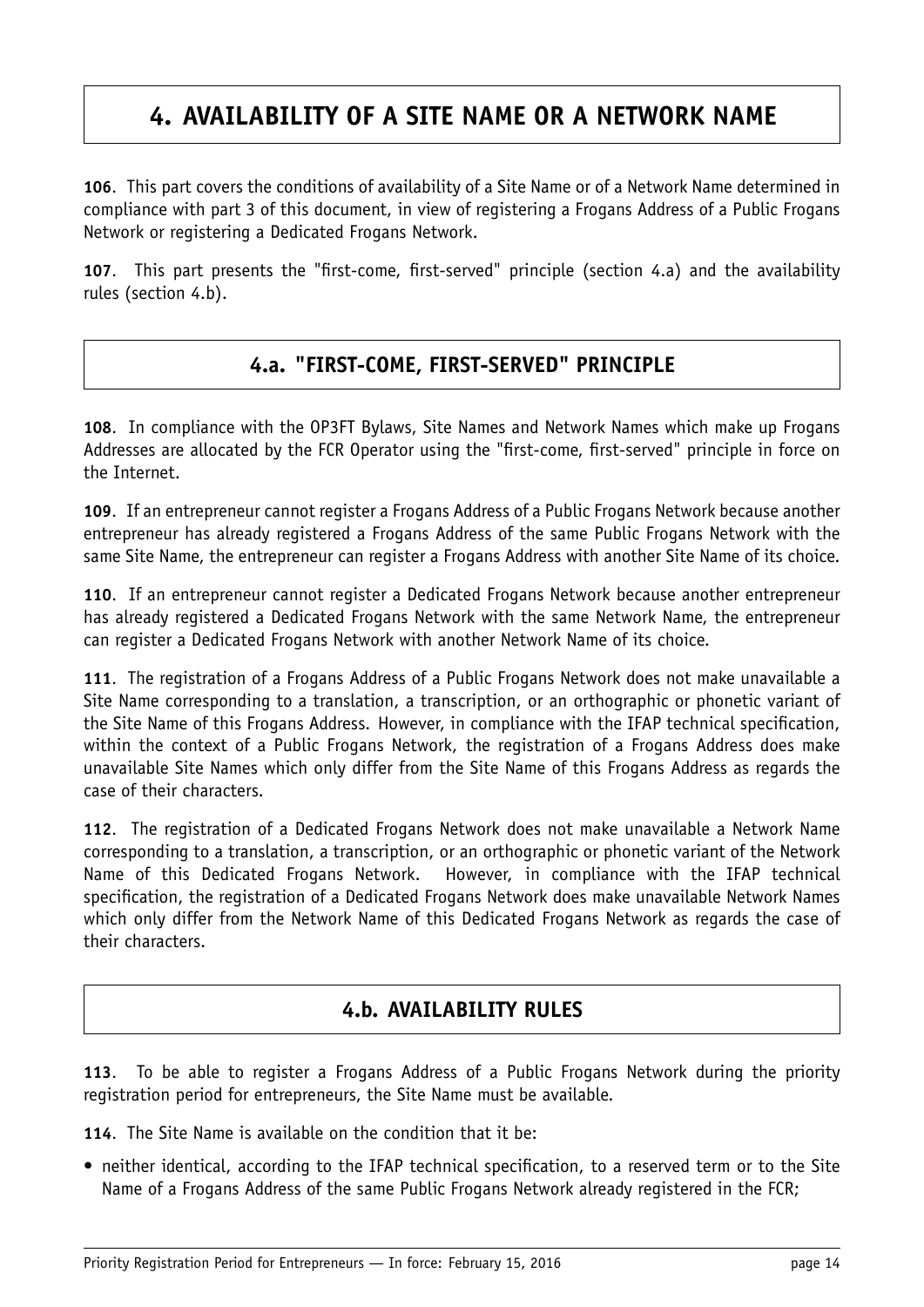• nor excessively similar, according to the FACR technical specification, to a reserved term or to the Site Name of a Frogans Address of the same Public Frogans Network already registered in the FCR.

**115**. To be able to register a Dedicated Frogans Network during the priority registration period for entrepreneurs, the Network Name must be available.

**116**. The Network Name is available on the condition that it be:

- neither identical, according to the IFAP technical specification, to a reserved term or to the Network Name of a Dedicated Frogans Network already registered in the FCR;
- nor excessively similar, according to the FACR technical specification, to a reserved term or to the Network Name of a Dedicated Frogans Network already registered in the FCR.

**117**. Reserved terms are terms corresponding to Network Names and Site Names whose registration in the FCR is reserved or whose usage is reserved. The beneficiaries of these reserved terms are, in particular, countries or international organizations. Reserved terms are defined in a document published on the Web site of the FCR Operator at the following permanent URL: **[https://fcr.frogans/](https://fcr.frogans/en/resources/reserved-terms/access.html) [en/resources/reserved-terms/access.html](https://fcr.frogans/en/resources/reserved-terms/access.html)**.

**118**. Any interested party can check whether a Site Name or a Network Name is available at a given time by executing the action "Check the Availability of a Frogans Address of a Public Frogans Network" or the action "Check the Availability of a Dedicated Frogans Network" in the HTML interface of the FCR API for the general public, which is accessible via Web browsers at the following permanent URL: **<https://public.api.fcr.frogans/>**.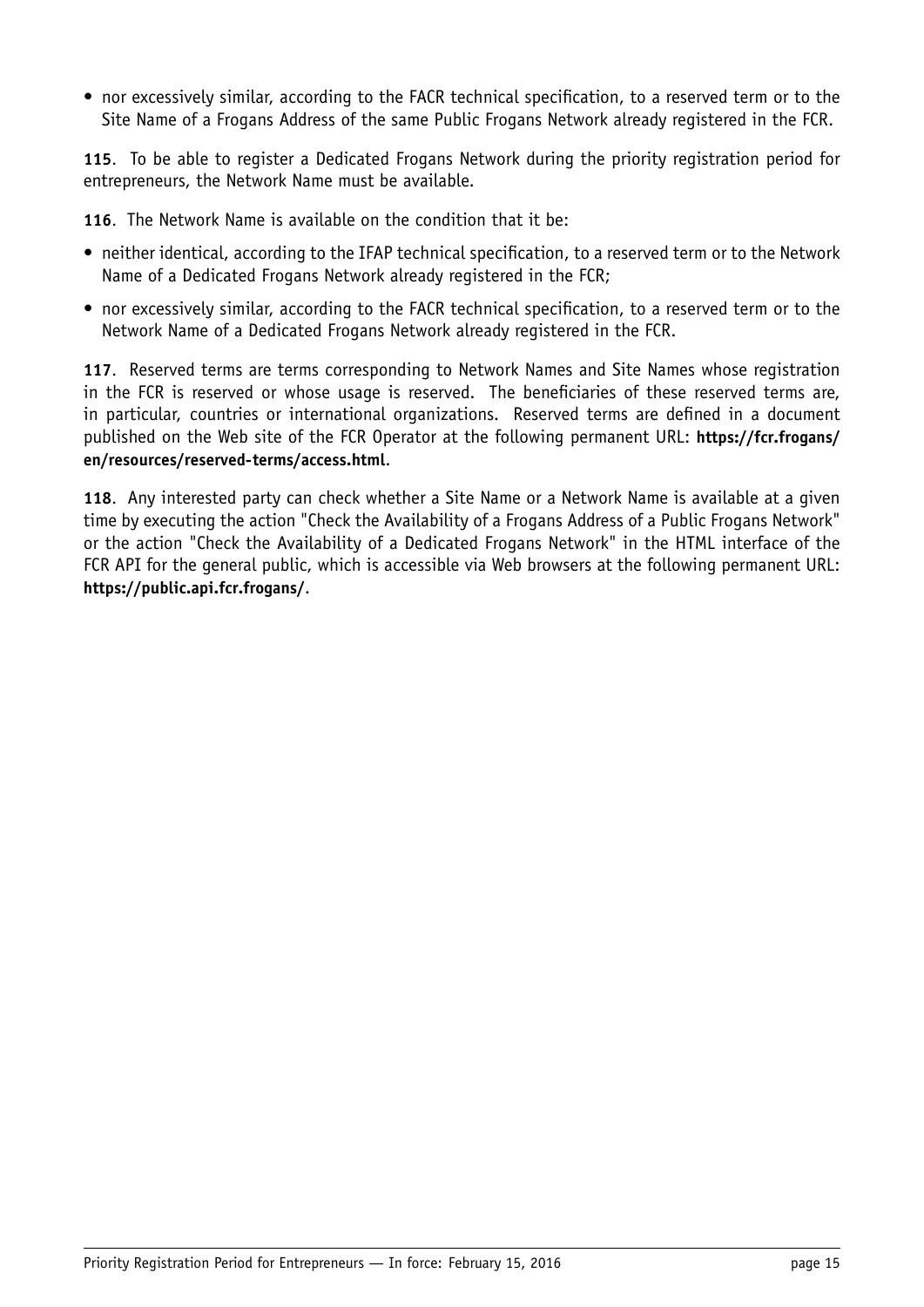# **5. REGISTRATION PROCEDURE**

<span id="page-16-0"></span>**119**. This part covers the registration procedure of a Frogans Address of a Public Frogans Network or of a Dedicated Frogans Network during the priority registration period for entrepreneurs.

<span id="page-16-1"></span>**120**. This part presents the role of FCR Account Administrators (section 5.a), the choice of the duration of the initial period of the registration (section 5.b), and the confirmation of contact information (section 5.c).

### **5.a. ROLE OF FCR ACCOUNT ADMINISTRATORS**

**121**. Entrepreneurs wishing to register a Frogans Address of a Public Frogans Network or to register a Dedicated Frogans Network during the priority registration period for entrepreneurs must make use of the services of an FCR Account Administrator of their choice, or must themselves become FCR Account Administrators in order to manage the registration of their Frogans Addresses or of their Frogans Networks in the FCR if they have the required technical and administrative expertise.

**122**. FCR Account Administrators are individuals or organizations which have opened an FCR Account and which, in their capacity as professionals, provide registration-management services for Frogans Addresses and for Frogans Networks in the FCR to Holders of Frogans Addresses and of Frogans Networks. FCR Account Administrators are intermediaries between Holders of Frogans Addresses or of Frogans Networks and the FCR Operator.

**123**. FCR Account Administrators are bound by a duty of good management of their FCR Account and by a general duty to provide advice to Holders of Frogans Addresses and of Frogans Networks.

**124**. Each FCR Account Administrator has a unique identifier assigned by the FCR Operator when opening its FCR Account. This identifier is called the FCR Account Administrator Identifier. An FCR Account Administrator can only open and use a single FCR Account.

**125**. In order to fulfill their role, FCR Account Administrators subscribe to the addressing services provided by the FCR Operator, under an agreement referred to as the FCR Account Administrator Agreement. This agreement is published on the Web site of the FCR Operator at the following permanent URL: **<https://fcr.frogans/en/resources/fcraaa/access.html>**.

**126**. Each FCR Account Administrator provides its registration-management services to Holders of Frogans Addresses and of Frogans Networks under an agreement called the Registration Agreement, which includes the conditions for providing registration-management services. These conditions, and in particular the financial conditions, are freely set between the FCR Account Administrator and Holders of Frogans Addresses and of Frogans Networks.

**127**. The Registration Agreement must include the FCR Account Administrator Identifier. The Registration Agreement must also include a statement stipulating that the FCR Account Administrator and the Holder of a Frogans Address or of a Frogans Network undertake to respect the Frogans Technology User Policy, and in particular, to comply with the provisions concerning their relations. This statement must be clearly given in the Registration Agreement and must refer to the Policy by way of the following permanent URL: **<https://www.frogans.org/en/resources/ftup/access.html>**.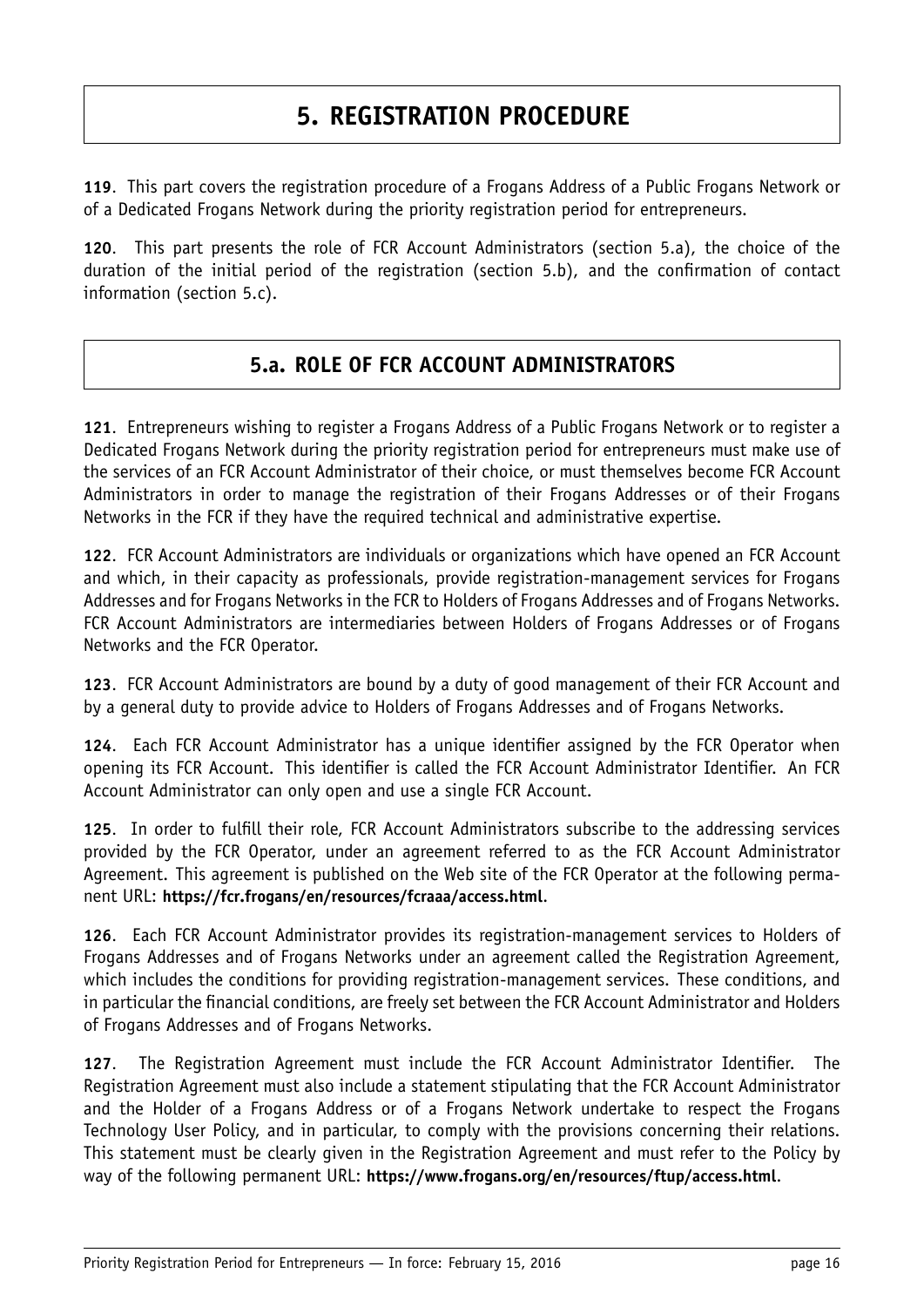**128**. The registration-management services provided by an FCR Account Administrator cover, in particular, the initial registration, the renewal and the cancellation of the registration of a Frogans Address or of a Frogans Network, the change of settings of a Frogans Address or of a Frogans Network, the update of contact information, the transfer of a Frogans Address or of a Frogans Network to a new Holder, and the retrieval of the management of the registration of a Frogans Address or of a Frogans Network.

**129**. An FCR Account Administrator shall always act according to the instructions given by Holders of Frogans Addresses and of Frogans Networks.

**130**. In addition to registration-management services, an FCR Account Administrator can provide additional services, subject to these additional services being presented separately from the registrationmanagement services. For example, the FCR Account Administrator can provide services to create or to host Frogans Sites.

**131**. FCR Account Administrators are not subject to any accreditation procedure to open an FCR Account.

**132**. FCR Account Administrators shall be carefully chosen by Holders of Frogans Addresses and of Frogans Networks given the key role of the FCR Account Administrators in managing their Frogans Addresses and Frogans Networks. For example, some registration-management services provided by FCR Account Administrators, such as the renewal of a registration or changes to the settings of a Frogans Address or of a Frogans Network, do not cause the FCR Operator to send an email to the Holder requesting confirmation.

**133**. Any person wishing to become the Holder of a Frogans Address or of a Frogans Network can find the contact information of an FCR Account Administrator, and check that its FCR Account is active, by querying the FCR Whois Database using the FCR Account Administrator Identifier. The FCR Whois Database query service is available at the following permanent URL: **<https://whois.fcr.frogans/>**.

**134**. Any person wishing to become the Holder of a Frogans Address or of a Frogans Network and looking for an FCR Account Administrator can download, from the FCR Public Data, the complete list of FCR Account Administrators with their FCR Account Administrator Identifier. The FCR Public Data download service is available at the following permanent URL: **<https://public-data.fcr.frogans/>**.

**135**. In order to provide their registration-management services, FCR Account Administrators use a multi-stakeholder interface defined in the FCR-MSI (FCR Multi-Stakeholder Interface) technical specification. This technical specification is published on the Web site "fcr.frogans".

**136**. The FCR multi-stakeholder interface comprises an API (Application Programming Interface), called the FCR API, which is organized into sections, processes and actions. The language used for the FCR API is English. The FCR API can be used:

- manually, by executing actions in the HTML interface of the FCR API for FCR Account Administrators, which is accessible via Web browsers at the following permanent URL: **<https://accadmin.api.fcr.frogans/>**; or
- automatically, via custom programs written by developers in the usual programming languages, e.g., PHP, Java, C#, VB, Node.js, etc.

**137**. Whether they use the FCR API manually or automatically, FCR Account Administrators undertake to read and respect the instructions associated with each section, process and action, as described in the HTML interface of the FCR API.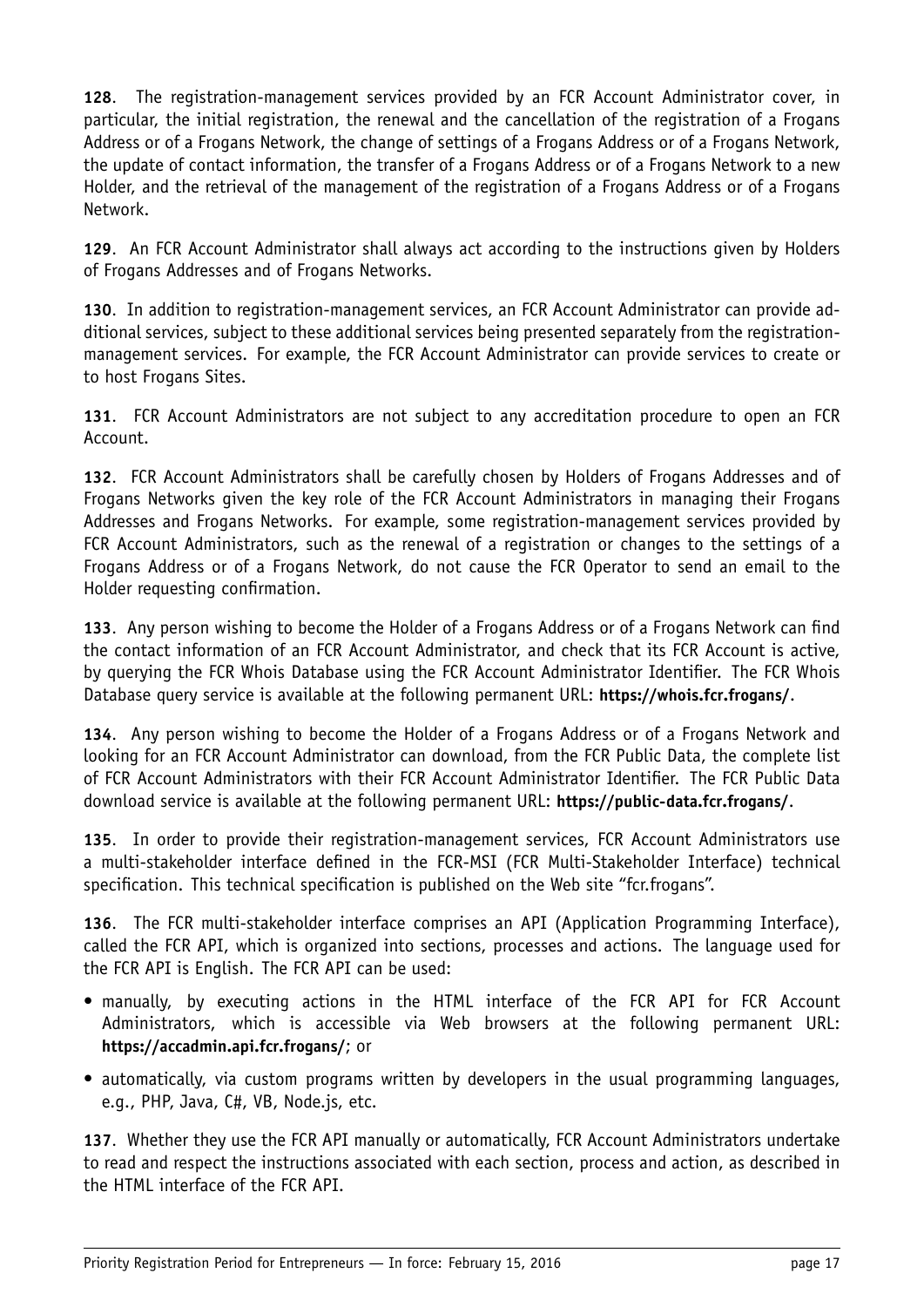**138**. During the priority registration period for entrepreneurs, only some of the sections, processes and actions of the FCR API are available.

**139**. It is possible for a Holder of several Frogans Addresses or of several Frogans Networks to entrust the management of registrations to different FCR Account Administrators. However, the FCR Account Administrator which manages the registration of a Dedicated Frogans Network or of an Internal Frogans Network necessarily also manages the registrations of the Frogans Addresses of this Frogans Network.

**140**. An FCR Account Administrator, if it wishes, can manage the registration of its own Frogans Addresses or of its own Frogans Networks in the FCR, without making use of the services of another FCR Account Administrator.

## <span id="page-18-0"></span>**5.b. CHOICE OF THE DURATION OF THE INITIAL PERIOD OF THE REGISTRATION**

**141**. To register a Frogans Address of a Public Frogans Network or to register a Dedicated Frogans Network during the priority registration period for entrepreneurs, the entrepreneur must choose the duration of the initial period of the registration, in full years, and transmit this information to its FCR Account Administrator. The number of years is between one (1) and ten (10).

**142**. The initial period of the registration starts on the registration date of the Frogans Address or of the Frogans Network in the FCR.

**143**. In order to avoid additional costs for the entrepreneurs before it is technically possible to publish Frogans Sites on the Internet, the duration of the period between the registration date in the FCR and the opening date of the FCR to Internet users is added by the FCR Operator, at no additional cost, to the duration chosen by the entrepreneur.

**144**. The expiration date of the registration of the Frogans Address or of the Frogans Network will be set on the opening date of the FCR to Internet users, by adding the duration chosen by the entrepreneur.

**145**. Once the FCR is opened to Internet users, the entrepreneur will be able to choose, when renewing the registration of its Frogans Address or of its Frogans Network, the exact expiration date of the registration so as to make it coincide with a date of its choice.

**146**. Upon the initial registration of a Frogans Address or of a Frogans Network or upon the renewal of the registration, the FCR Account Administrator undertakes to register the Frogans Address or the Frogans Network in the FCR or to renew the registration for the exact duration chosen by the entrepreneur, and to inform the entrepreneur of the expiration date of the registration. For example, if the initial period of the registration chosen by the entrepreneur is two (2) years, the FCR Account Administrator shall not register the Frogans Address or the Frogans Network for a duration of one (1) year, and then renew the registration for one (1) year upon its expiration.

**147**. The entrepreneur can check the expiration date of its Frogans Address or of its Frogans Network by querying the FCR Whois Database, available at the following permanent URL: **<https://whois.fcr.frogans/>**.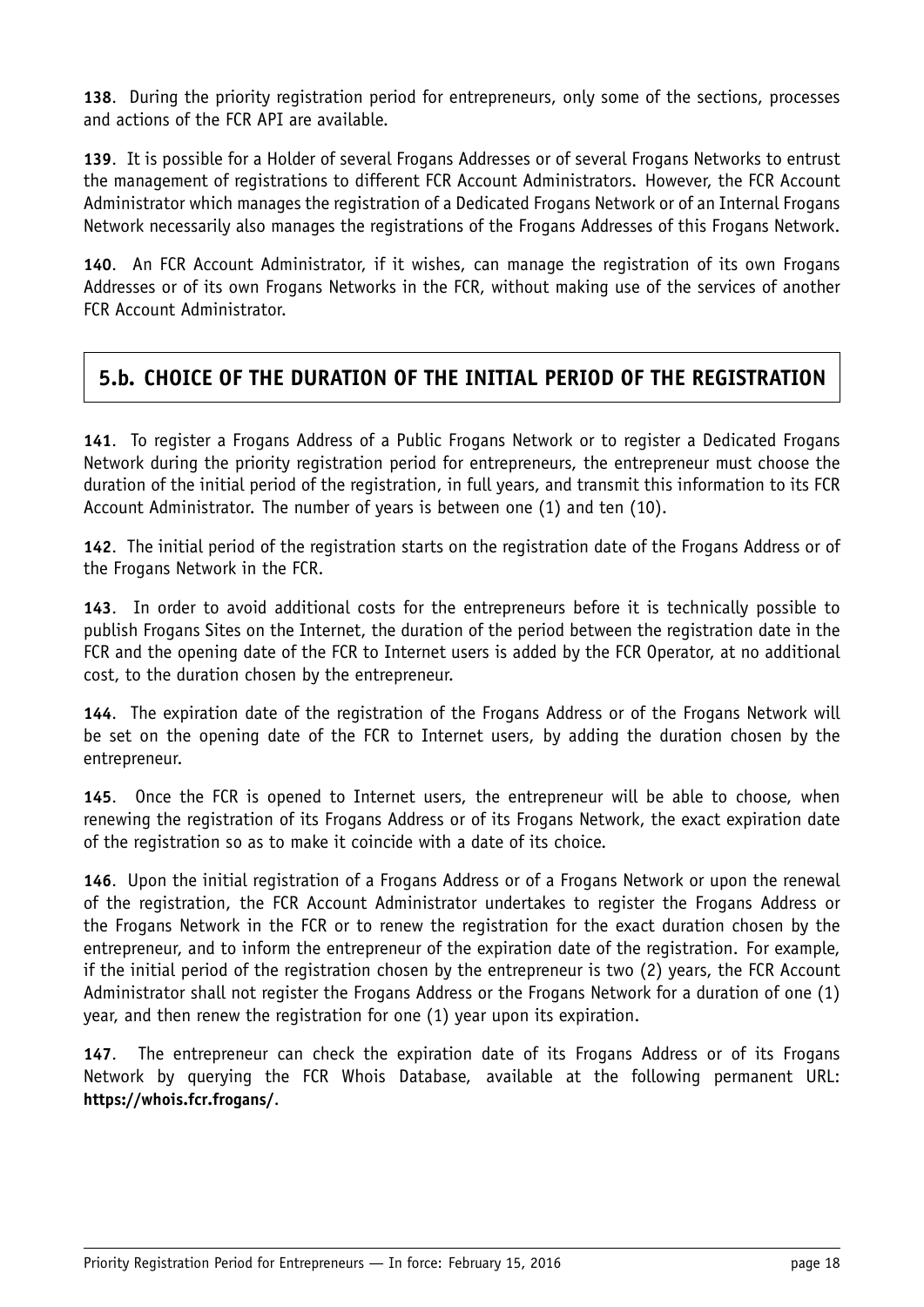### **5.c. CONFIRMATION OF CONTACT INFORMATION**

<span id="page-19-0"></span>**148**. To register a Frogans Address of a Public Frogans Network or to register a Dedicated Frogans Network during the priority registration period for entrepreneurs, the entrepreneur must transmit its contact information, including its E-mail address, to its FCR Account Administrator. This information is then transmitted by the FCR Account Administrator to the FCR Operator.

**149**. During the registration process of the Frogans Address or of the Frogans Network, the FCR Operator sends an email to the entrepreneur requesting it to confirm the accuracy of its contact information. If the entrepreneur does not confirm its contact information in accordance with the instructions and within the deadline given in the email, the registration process will be abandoned. Therefore, it is essential that the entrepreneur transmits a valid E-mail address to its FCR Account Administrator. Emails sent by the FCR Operator are written in the English language.

**150**. If the contact information of the entrepreneur contained in the email is not accurate, then the entrepreneur must inform its FCR Account Administrator so that the latter can revise the contact information. Once the contact information has been revised, the FCR Operator sends a new email to the entrepreneur.

**151**. Any erroneous or false contact information provided by the entrepreneur constitutes a breach of its duties.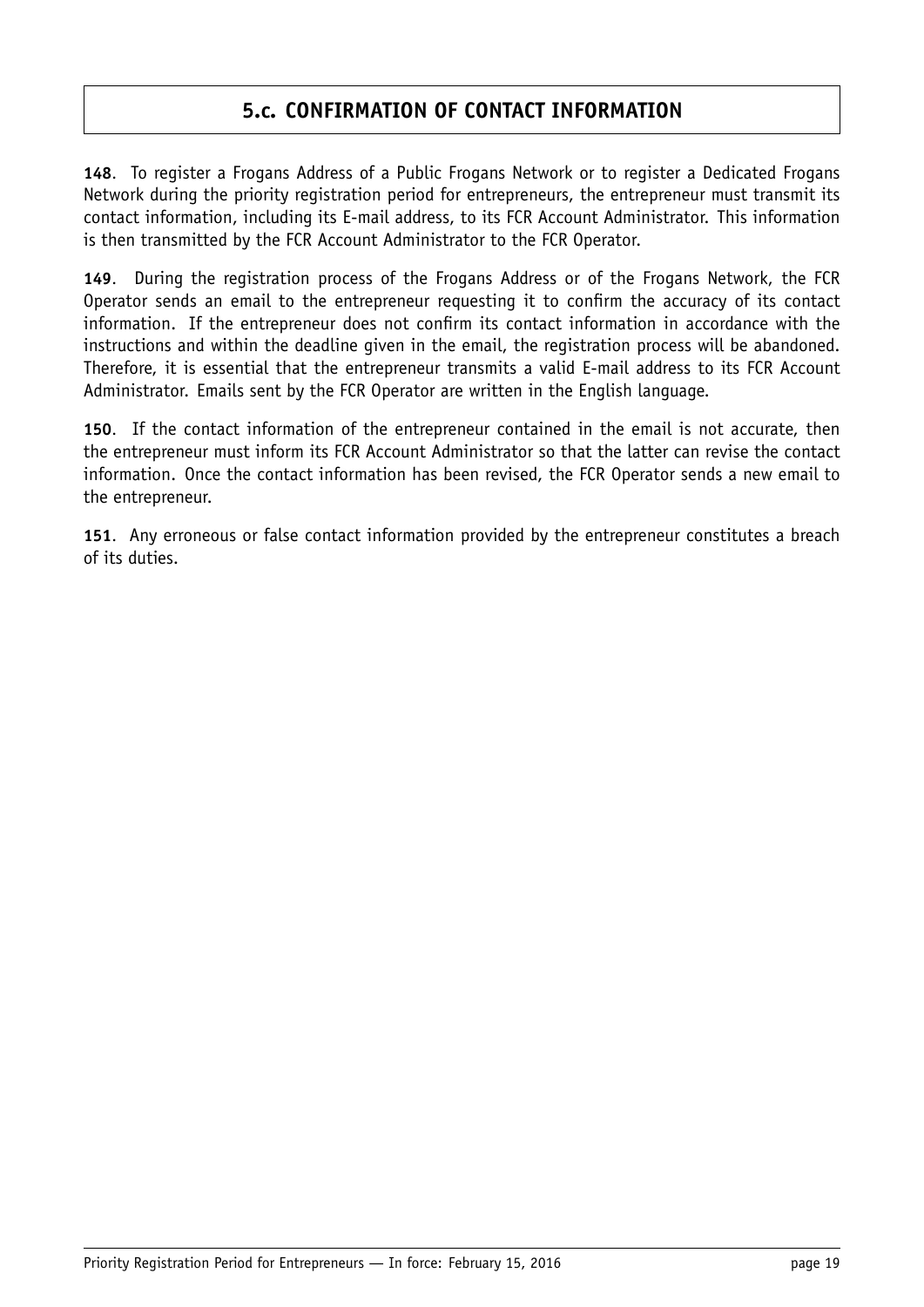# **6. PUBLICATION OF REGISTRATIONS**

<span id="page-20-0"></span>**152**. This part covers the publication of registrations of Frogans Addresses of Public Frogans Networks and of registrations of Dedicated Frogans Networks, including the contact information of Holders.

<span id="page-20-1"></span>**153**. This part presents the FCR Whois Database (section 6.a), the FCR Public Data (Section 6.b) and the report by a third party of an abusive registration (article 6.c).

### **6.a. FCR WHOIS DATABASE**

**154**. The FCR Whois Database is a database which contains the contact information of Holders of Frogans Addresses and of Frogans Networks, as well as administrative and technical information on registrations of Frogans Addresses and Frogans Networks in the FCR. The FCR Whois Database also contains the contact information of FCR Account Administrators, as well as administrative information on FCR Accounts.

**155**. FCR Account Administrators and Holders of Dedicated Frogans Networks acknowledge that the FCR Whois Database is a public database. In a manner comparable to Whois services provided by registry operators for domain names on the Internet, the FCR Whois Database can be queried by anyone in order to, for example, contact the Holder of a Frogans Address or of a Frogans Network in the event of a problem arising from its registration or its use.

**156**. The FCR Whois Database query service is provided by the FCR Operator. This service is available at the following permanent URL: **<https://whois.fcr.frogans/>**.

**157**. The contact information of an FCR Account Administrator or the Holder of a Frogans Address or of a Frogans Network includes the following:

- for an individual: name, complete postal address, telephone number, fax number (optional), and E-mail address; or
- for an organization: name of the organization, name of the contact person inside the organization, complete postal address, telephone number, fax number (optional), and E-mail address.

**158**. The contact information of an FCR Account Administrator is transmitted upon the opening of the FCR Account, or upon updates.

**159**. The contact information of a Holder of a Frogans Address or of a Frogans Network is transmitted upon the registration of the Frogans Address or of the Frogans Network, or upon updates.

**160**. FCR Account Administrators and Holders of Frogans Addresses or of Frogans Networks undertake to provide complete, accurate and up-to-date contact information, and to update this information.

**161**. Holders of Frogans Addresses or of Frogans Networks undertake to regularly check their contact information by querying the FCR Whois Database.

**162**. Given their role as intermediaries in the registration of Frogans Addresses and of Frogans Networks, and acting in their capacity as professionals, individuals who are FCR Account Administrators cannot anonymize their contact information contained in the FCR Whois Database.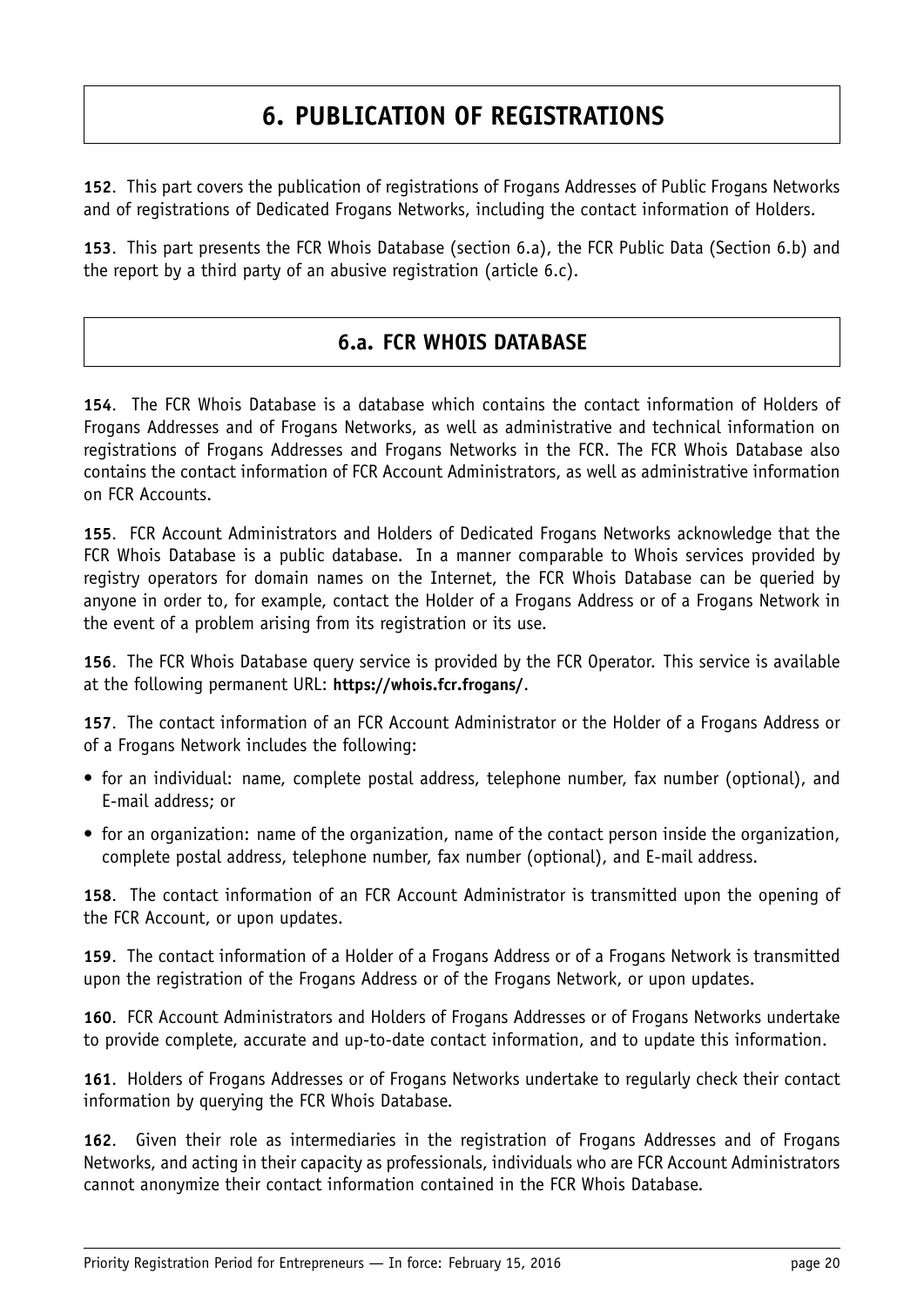**163**. If the Holder of a Frogans Address or of a Frogans Network is located in a country where the law entitles individuals intervening in a non-professional capacity to benefit from anonymization in databases, the Holder can request its FCR Account Administrator to anonymize its Holder contact information in the FCR Whois Database. The FCR Account Administrator must know the real contact information of the Holder and must verify the legitimacy of the Holder's request. In the case of anonymization of Holder contact information, the FCR Operator does not know the Holder's real identity and the Holder contact information available via the FCR Whois Database query service appear as being anonymized. Any postal mail or email sent by a third party to the postal address or E-mail address given in the anonymized contact information is received by the FCR Account Administrator, which must then forward it to the Holder without delay. This anonymization option is only available if the Holder and the FCR Account Administrator are located in the same country and if this option is allowed by this country's law. The procedure to lift anonymity is implemented by the FCR Account Administrator.

**164**. In compliance with the French law n°78-17 of January 6, 1978 relative to information technology, data files and civil liberties, FCR Account Administrators and Holders of Frogans Addresses or of Frogans Networks have the right to access and modify information concerning themselves. To exercise this right, FCR Account Administrators may contact the FCR Operator and Holders of Frogans Addresses or of Frogans Networks may contact their FCR Account Administrator.

## **6.b. FCR PUBLIC DATA**

<span id="page-21-0"></span>**165**. The FCR Public Data is a set of downloadable files which contain information on Frogans Addresses and Frogans Networks registered in the FCR, as well as information on FCR Account Administrators. The FCR Public Data includes the list of Frogans Addresses and Frogans Networks registered in the FCR, as well as the list of FCR Account Administrators. The FCR Public Data does not contain information on Frogans Addresses of Internal Frogans Networks, nor the contact information available in the FCR Whois Database.

**166**. FCR Account Administrators and Holders of Frogans Addresses or of Frogans Networks acknowledge that the FCR Public Data can be downloaded by anyone, in order to, for example, provide legal monitoring services or indexing services.

**167**. The FCR Public Data download service is provided by the FCR Operator. This service is available at the following permanent URL: **<https://public-data.fcr.frogans/>**.

**168**. FCR Account Administrators must state, upon the opening or the updating of their FCR Account, whether they allow third parties to index their information contained in the FCR Public Data. This statement is contained in the FCR Public Data.

**169**. Holders of a Frogans Address of a Public Frogans Network and Holders of a Dedicated Frogans Network must state whether they allow third parties to index their information contained in the FCR Public Data. This statement is made by the intermediary of their FCR Account Administrators upon the registration of their Frogans Address or their Frogans Network, or when changing their settings. This statement is contained in the FCR Public Data.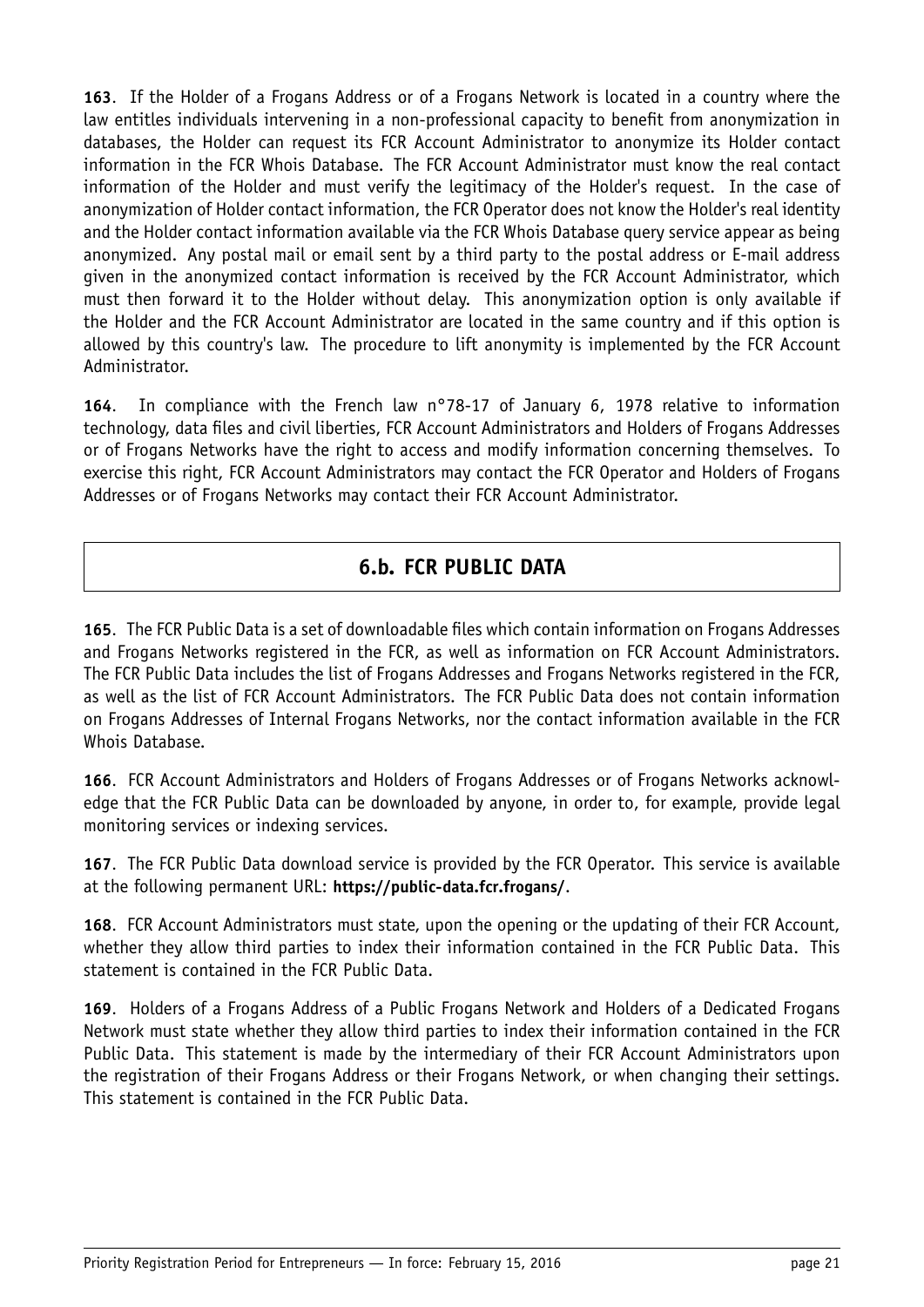### **6.c. REPORT BY A THIRD PARTY OF AN ABUSIVE REGISTRATION**

<span id="page-22-0"></span>**170**. It is possible to report to the OP3FT a breach by the Holder of a Frogans Address or of a Frogans Network of any one of the duties defined in this document or in the Frogans Technology User Policy. Reports are made at the following permanent URL: **<https://report.frogans.org/en/main.html>**

# <span id="page-22-1"></span>**7. EXAMPLES OF USE CASES OF A DEDICATED FROGANS NETWORK**

**171**. This part covers four examples of initiatives based on the publishing of Frogans Sites. Each example corresponds to a use case of a Dedicated Frogans Network.

**172**. The examples given in this part are provided only as a source of inspiration. Other initiatives based on the publishing of Frogans Sites can be developed by each entrepreneur, by combining the examples given or by inventing other use cases.

**173**. This part presents the use case of a "Corporate" Dedicated Frogans Network (section 7.a), the use case of a "Thematic" Dedicated Frogans Network (Section 7.b), the use case of a "Social" Dedicated Frogans Network (section 7.c) and the use case of an "Open" Dedicated Frogans Network (section 7.d).

### <span id="page-22-2"></span>**7.a. USE CASE OF A "CORPORATE" DEDICATED FROGANS NETWORK**

**174**. The use case of a "Corporate" Dedicated Frogans Network corresponds to an initiative where the entrepreneur publishes Frogans Sites whose contents cover the entrepreneur's own activity.

**175**. The Network Name of the "Corporate" Dedicated Frogans Network can be, for example, the name of an organization, a trademark or the name of a project.

**176**. The number of Frogans Sites which can be published is unlimited, each Frogans Site being identified by a specific Frogans Address of the "Corporate" Dedicated Frogans Network.

**177**. All the Frogans Addresses of the "Corporate" Dedicated Frogans Network begin with the same Network Name, and thus form a coherent whole.

**178**. The contents of Frogans Sites can be centered on the organization. For example, each Frogans Site and its Frogans Address can correspond to:

- an aspect of the organization: its history, its management team, its product range, and/or
- a visitor category: journalist, investor, job applicant, etc.

**179**. The contents of Frogans Sites can be centered on products and services. For example, each Frogans Site and its Frogans Address can correspond to a specific product or service, to a geographical location, to a point of sale, to a distributor, etc.

**180**. The contents of Frogans Sites centered on products or services can cover, indifferently, the promotion of these products or services, or the online or off-line selling of these products or services.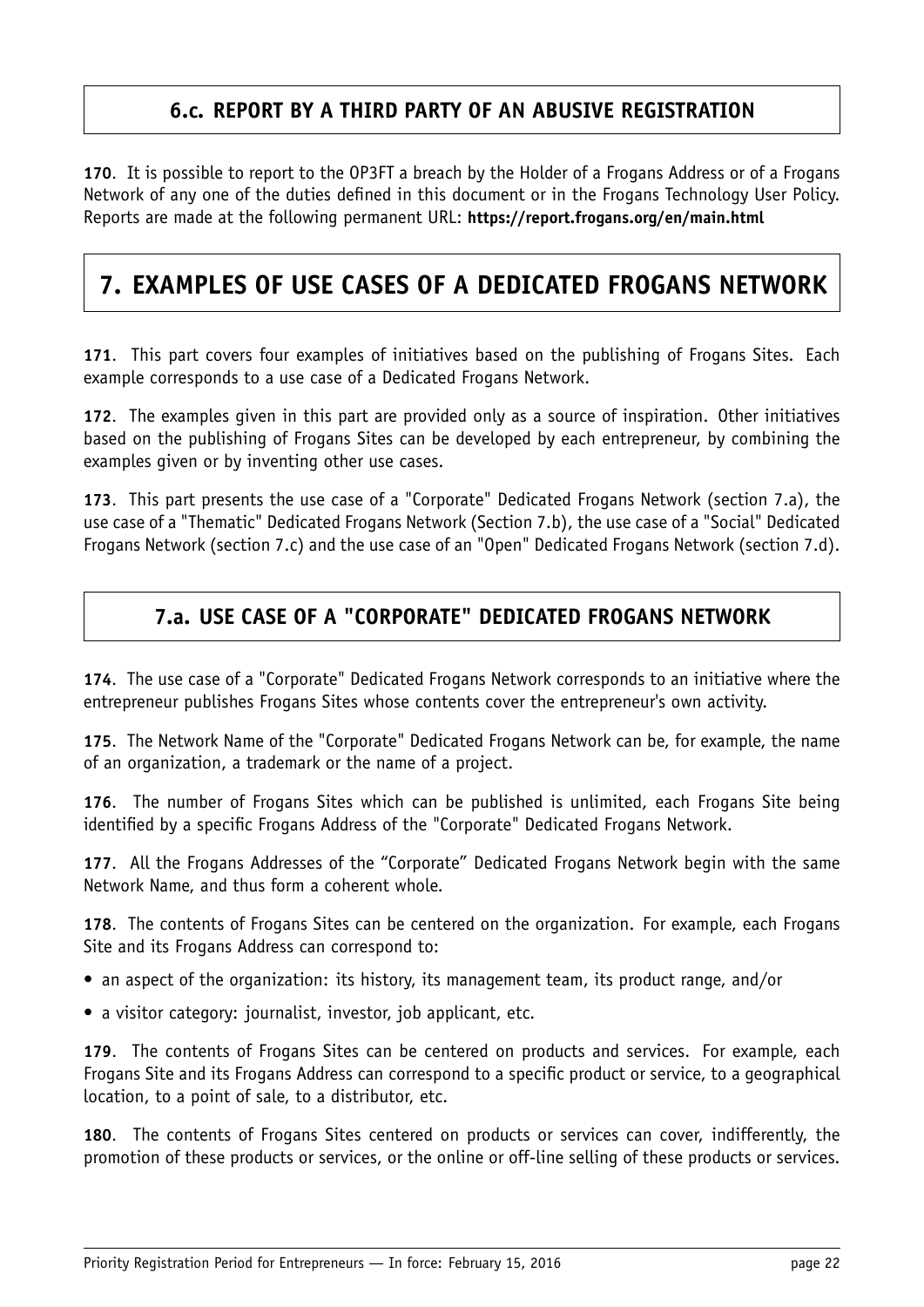## **7.b. USE CASE OF A "THEMATIC" DEDICATED FROGANS NETWORK**

<span id="page-23-0"></span>**181**. The use case of a "Thematic" Dedicated Frogans Network corresponds to an initiative where the entrepreneur publishes Frogans Sites whose contents cover a specific theme.

**182**. The Network Name of the "Thematic" Dedicated Frogans Network can be, for example, a generic term, a geographical name or a community name.

**183**. The number of Frogans Sites which can be published is unlimited, each Frogans Site being identified by a specific Frogans Address of the "Thematic" Dedicated Frogans Network.

**184**. All the Frogans Addresses of the "Thematic" Dedicated Frogans Network begin with the same Network Name, and thus form a coherent whole.

**185**. The contents of Frogans Sites can cover several topics or can concern different actors related to the theme. For example, each Frogans Site and its Frogans Address can correspond to a sub-category of the theme or to a concerned actor. The content can come from several sources of information.

**186**. The contents of Frogans Sites can group a collection of resources and services accessible on the Internet. For example, each Frogans Site and its Frogans Address can give access to one of these resources or to one of these services.

<span id="page-23-1"></span>**187**. The contents of Frogans Sites can include advertisements, links or sponsored content. Access to certain contents can also be restricted and require paying or free-of-charge registration.

## **7.c. USE CASE OF A "SOCIAL" DEDICATED FROGANS NETWORK**

**188**. The use case of a "Social" Dedicated Frogans Network corresponds to an initiative where the entrepreneur publishes Frogans Sites whose contents aim to put Internet users in contact with each other.

**189**. The Network Name of the "Social" Dedicated Frogans Network can be, for example, the name of a marketplace, the name of a social network, the name of a dating service, or a new term invented as the name of the service for putting Internet users in contact.

**190**. The number of Frogans Sites which can be published is unlimited, each Frogans Site being identified by a specific Frogans Address of the "Social" Dedicated Frogans Network.

**191**. All the Frogans Addresses of the "Social" Dedicated Frogans Network begin with the same Network Name, and thus form a coherent whole.

**192**. The contents of Frogans Sites can be centered on the profiles of users who wish to be put in contact with each other, for personal or professional reasons. For example, each Frogans Site and its Frogans Address can correspond to the profile of a different user. Contents can be generated by users.

**193**. The contents of Frogans Sites can be centered on offers of products or services provided by some users to others. For example, each Frogans Site and its Frogans Address can correspond to one of the users offering products or services.